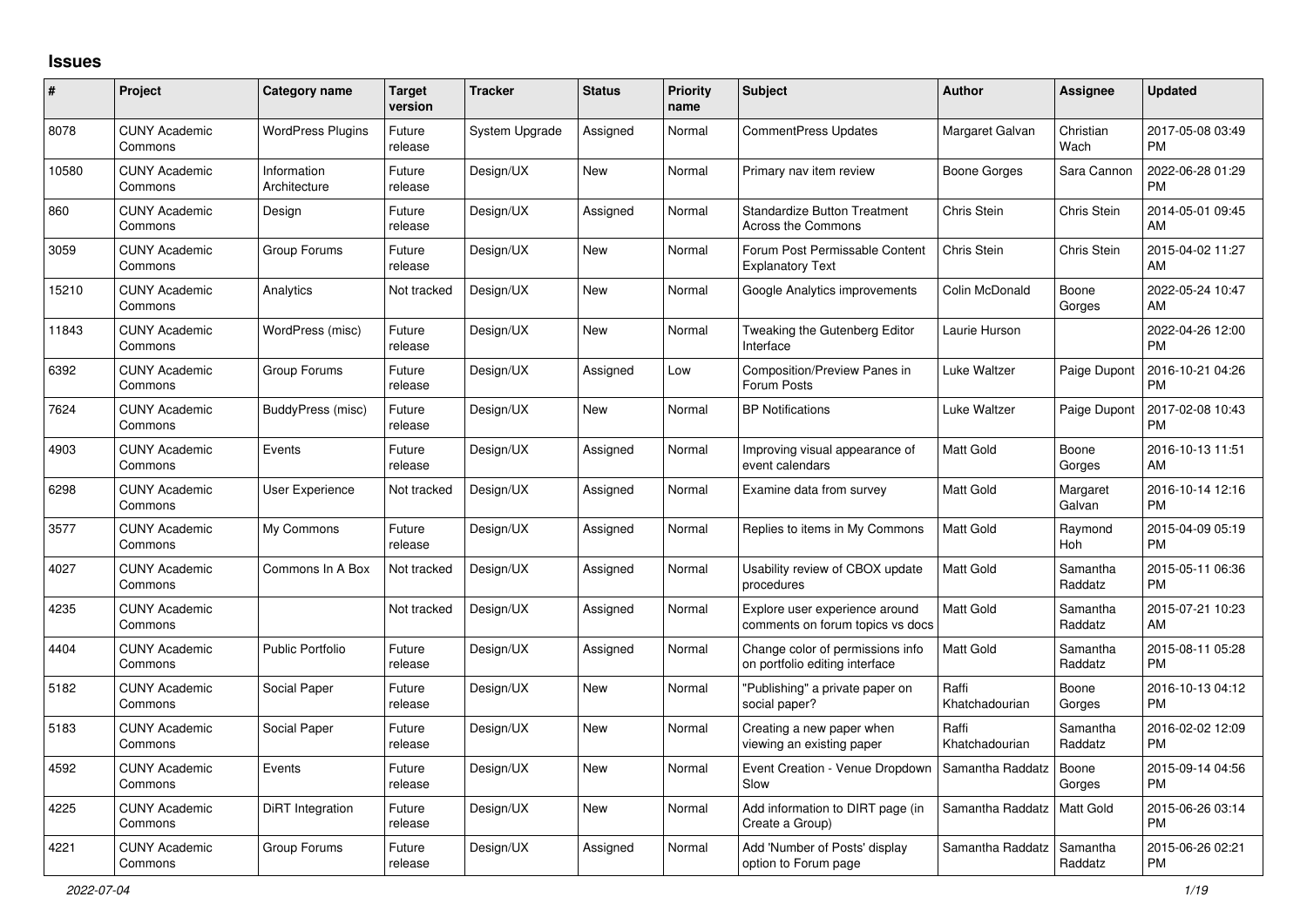| #     | <b>Project</b>                  | Category name           | <b>Target</b><br>version | <b>Tracker</b> | <b>Status</b>        | <b>Priority</b><br>name | <b>Subject</b>                                                                       | <b>Author</b>    | Assignee            | <b>Updated</b>                |
|-------|---------------------------------|-------------------------|--------------------------|----------------|----------------------|-------------------------|--------------------------------------------------------------------------------------|------------------|---------------------|-------------------------------|
| 4226  | <b>CUNY Academic</b><br>Commons | <b>BuddyPress Docs</b>  | Future<br>release        | Design/UX      | New                  | Normal                  | Add option to connect a Doc with<br>a Group                                          | Samantha Raddatz | Samantha<br>Raddatz | 2015-09-09 04:08<br><b>PM</b> |
| 4253  | <b>CUNY Academic</b><br>Commons | <b>Public Portfolio</b> | Future<br>release        | Design/UX      | New                  | Normal                  | Encourage users to add portfolio<br>content                                          | Samantha Raddatz | Samantha<br>Raddatz | 2015-07-07 11:32<br>AM        |
| 4622  | <b>CUNY Academic</b><br>Commons | <b>Public Portfolio</b> | Future<br>release        | Design/UX      | New                  | Normal                  | <b>Profile Visibility Settings</b>                                                   | Samantha Raddatz | Samantha<br>Raddatz | 2015-09-21 12:18<br><b>PM</b> |
| 4222  | <b>CUNY Academic</b><br>Commons | User Experience         | Future<br>release        | Design/UX      | <b>New</b>           | Normal                  | Add information to 'Delete<br>Account' page                                          | Samantha Raddatz | scott voth          | 2015-06-26 11:35<br>AM        |
| 10439 | <b>CUNY Academic</b><br>Commons | Design                  | 2.1.0                    | Design/UX      | <b>New</b>           | Normal                  | Create Style Guide for Commons                                                       | Sonja Leix       | Sara Cannon         | 2022-06-28 01:43<br><b>PM</b> |
| 14504 | <b>CUNY Academic</b><br>Commons |                         | Not tracked              | Publicity      | Reporter<br>Feedback | Normal                  | Adding showcases to home page<br>menu                                                | Laurie Hurson    | Boone<br>Gorges     | 2022-01-19 03:26<br><b>PM</b> |
| 14475 | <b>CUNY Academic</b><br>Commons |                         | Not tracked              | Publicity      | <b>New</b>           | Normal                  | <b>OER Showcase Page</b>                                                             | Laurie Hurson    | Laurie Hurson       | 2021-09-14 10:46<br>AM        |
| 2612  | <b>CUNY Academic</b><br>Commons |                         | Not tracked              | Publicity      | Assigned             | Normal                  | Pinterest site for the Commons                                                       | local admin      | Sarah<br>Morgano    | 2016-03-04 11:19<br>AM        |
| 6014  | <b>CUNY Academic</b><br>Commons | Publicity               | Future<br>release        | Publicity      | Reporter<br>Feedback | Normal                  | Google search listing                                                                | <b>Matt Gold</b> | Boone<br>Gorges     | 2016-09-21 03:48<br><b>PM</b> |
| 3509  | <b>CUNY Academic</b><br>Commons | Publicity               | 1.7                      | Publicity      | New                  | Normal                  | Create 1.7 digital signage imagery                                                   | Micki Kaufman    | Marilyn<br>Weber    | 2014-10-01 12:40<br><b>PM</b> |
| 3506  | <b>CUNY Academic</b><br>Commons | Publicity               | 1.7                      | Publicity      | <b>New</b>           | Normal                  | Prepare 1.7 email messaging                                                          | Micki Kaufman    | Micki<br>Kaufman    | 2014-10-01 12:36<br><b>PM</b> |
| 3510  | <b>CUNY Academic</b><br>Commons | Publicity               | 1.7                      | Publicity      | Assigned             | Normal                  | Post on the News Blog re: 'My<br>Commons'                                            | Micki Kaufman    | Sarah<br>Morgano    | 2014-10-15 11:18<br>AM        |
| 3511  | <b>CUNY Academic</b><br>Commons | Publicity               | 1.7                      | Publicity      | Assigned             | Normal                  | Social media for 1.7                                                                 | Micki Kaufman    | Sarah<br>Morgano    | 2014-10-14 03:32<br><b>PM</b> |
| 6665  | <b>CUNY Academic</b><br>Commons |                         | Not tracked              | Publicity      | <b>New</b>           | Normal                  | Dead Link in 1.10 announcement<br>post                                               | Paige Dupont     | Stephen Real        | 2016-12-01 03:11<br><b>PM</b> |
| 5298  | <b>CUNY Academic</b><br>Commons |                         | Not tracked              | Publicity      | <b>New</b>           | Normal                  | Survey Pop-Up Text                                                                   | Samantha Raddatz | Samantha<br>Raddatz | 2016-03-22 12:27<br><b>PM</b> |
| 11393 | <b>CUNY Academic</b><br>Commons |                         | Not tracked              | Publicity      | <b>New</b>           | Normal                  | After 1.15 release, ceate a hero<br>slide and post about adding a site<br>to a group | scott voth       | Patrick<br>Sweeney  | 2019-05-14 10:32<br>AM        |
| 9015  | <b>CUNY Academic</b><br>Commons | Groups (misc)           | Not tracked              | Outreach       | Assigned             | Normal                  | Email group admins the email<br>addresses of their groups                            | <b>Matt Gold</b> | Matt Gold           | 2018-01-02 09:54<br>AM        |
| 3369  | <b>CUNY Academic</b><br>Commons | Reply By Email          | Not tracked              | Outreach       | Hold                 | Normal                  | Release reply by email to WP<br>plugin directory                                     | <b>Matt Gold</b> | Raymond<br>Hoh      | 2016-03-01 12:46<br><b>PM</b> |
| 2666  | <b>CUNY Academic</b><br>Commons | About page              | Not tracked              | Documentation  | Assigned             | Normal                  | <b>Update About Text</b>                                                             | Chris Stein      | Luke Waltzer        | 2016-03-04 11:19<br>AM        |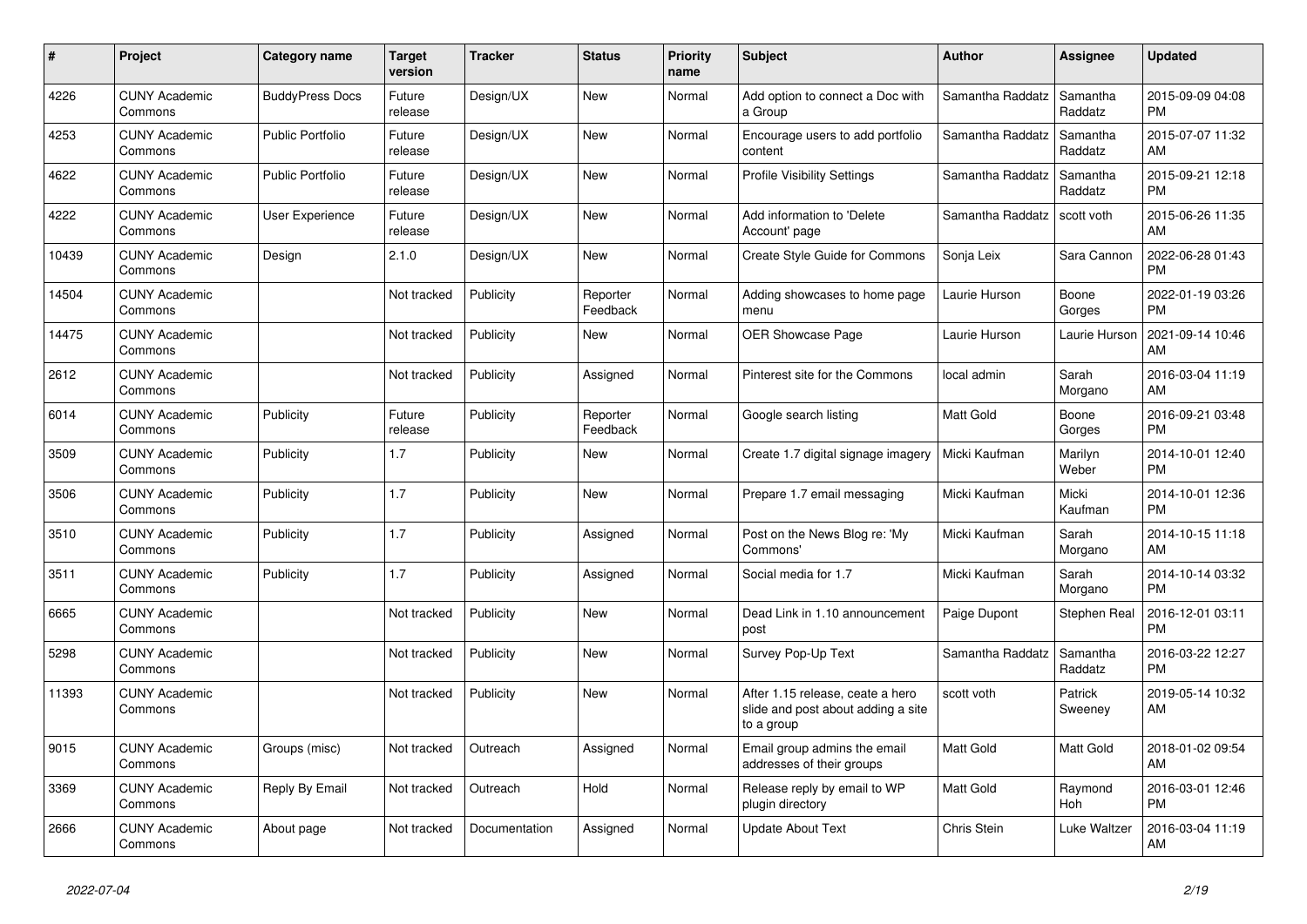| #     | Project                         | <b>Category name</b>     | <b>Target</b><br>version | <b>Tracker</b> | <b>Status</b>        | <b>Priority</b><br>name | <b>Subject</b>                                                      | <b>Author</b>    | <b>Assignee</b>    | <b>Updated</b>                |
|-------|---------------------------------|--------------------------|--------------------------|----------------|----------------------|-------------------------|---------------------------------------------------------------------|------------------|--------------------|-------------------------------|
| 3565  | <b>CUNY Academic</b><br>Commons | My Commons               | Not tracked              | Documentation  | <b>New</b>           | Normal                  | <b>Load Newest inconsistencies</b>                                  | Chris Stein      | scott voth         | 2015-11-09 01:16<br><b>PM</b> |
| 8666  | <b>CUNY Academic</b><br>Commons | Teaching                 | Not tracked              | Documentation  | Assigned             | Normal                  | Create Teaching on the Commons<br>Resource Page                     | Matt Gold        | Laurie Hurson      | 2019-09-23 03:16<br><b>PM</b> |
| 3524  | <b>CUNY Academic</b><br>Commons | Documentation            | Not tracked              | Documentation  | Assigned             | Normal                  | Post describing all you can do<br>when starting up a new blog/group | Matt Gold        | scott voth         | 2014-10-04 12:56<br><b>PM</b> |
| 12392 | <b>CUNY Academic</b><br>Commons | Help/Codex               | Not tracked              | Documentation  | <b>New</b>           | Normal                  | <b>Updates to Common Commons</b><br>Questions on Help Page          | scott voth       | Margaret<br>Galvan | 2020-02-11 10:53<br>AM        |
| 11883 | <b>CUNY Academic</b><br>Commons | Help/Codex               | Not tracked              | Support        | <b>New</b>           | Normal                  | Need Embedding Help Page<br>Update (Tableau)                        | Anthony Wheeler  | scott voth         | 2019-09-24 08:49<br>AM        |
| 9729  | <b>CUNY Academic</b><br>Commons | <b>SEO</b>               | Not tracked              | Support        | <b>New</b>           | Normal                  | 503 Errors showing on<br>newlaborforum.cuny.edu                     | Diane Krauthamer | Raymond<br>Hoh     | 2018-05-22 04:48<br><b>PM</b> |
| 14842 | <b>CUNY Academic</b><br>Commons |                          | Not tracked              | Support        | Reporter<br>Feedback | Normal                  | Question about widgets and block<br>editor                          | Gina Cherry      |                    | 2021-10-06 03:01<br><b>PM</b> |
| 11545 | <b>CUNY Academic</b><br>Commons | <b>WordPress Plugins</b> | Not tracked              | Support        | <b>New</b>           | Normal                  | <b>Twitter searches in WordPress</b>                                | Gina Cherry      | <b>Matt Gold</b>   | 2019-09-23 01:03<br><b>PM</b> |
| 12004 | <b>CUNY Academic</b><br>Commons |                          | Not tracked              | Support        | Reporter<br>Feedback | Normal                  | Notifications for spam blog<br>comments                             | Gina Cherry      | Raymond<br>Hoh     | 2019-11-01 12:05<br><b>PM</b> |
| 12328 | <b>CUNY Academic</b><br>Commons |                          | Not tracked              | Support        | <b>New</b>           | Normal                  | Sign up Code for Non-CUNY<br>Faculty                                | Laurie Hurson    |                    | 2020-01-28 10:25<br>AM        |
| 14538 | <b>CUNY Academic</b><br>Commons |                          | Not tracked              | Support        | Reporter<br>Feedback | Normal                  | Weebly To Commons                                                   | Laurie Hurson    |                    | 2021-09-14 10:47<br>AM        |
| 15176 | <b>CUNY Academic</b><br>Commons |                          | Not tracked              | Support        | Reporter<br>Feedback | Normal                  | Archiving Q Writing & Old<br>Wordpress Sites on the Commons         | Laurie Hurson    |                    | 2022-02-08 10:28<br>AM        |
| 12484 | <b>CUNY Academic</b><br>Commons |                          | Not tracked              | Support        | Reporter<br>Feedback | Normal                  | Sign up Code for COIL Course<br>starting in March                   | Laurie Hurson    | Matt Gold          | 2020-03-02 02:26<br><b>PM</b> |
| 2175  | <b>CUNY Academic</b><br>Commons | WordPress (misc)         | Not tracked              | Support        | Assigned             | Normal                  | Subscibe 2 vs. Jetpack<br>subscription options                      | local admin      | <b>Matt Gold</b>   | 2016-01-26 04:58<br><b>PM</b> |
| 9211  | <b>CUNY Academic</b><br>Commons | <b>WordPress Plugins</b> | Future<br>release        | Support        | Reporter<br>Feedback | Normal                  | Auto-Role Setting in Forum Plugin<br><b>Causing Some Confusion</b>  | Luke Waltzer     | Boone<br>Gorges    | 2018-03-13 11:44<br>AM        |
| 10273 | <b>CUNY Academic</b><br>Commons | Registration             | Not tracked              | Support        | Reporter<br>Feedback | Normal                  | users combining CF and campus<br>address                            | Marilyn Weber    |                    | 2019-09-18 10:58<br>AM        |
| 10657 | <b>CUNY Academic</b><br>Commons |                          | Not tracked              | Support        | Reporter<br>Feedback | Normal                  | child theme problems                                                | Marilyn Weber    |                    | 2018-11-08 01:19<br><b>PM</b> |
| 11509 | <b>CUNY Academic</b><br>Commons |                          | Not tracked              | Support        | Reporter<br>Feedback | Normal                  | deleted Page causing a Menu<br>problem?                             | Marilyn Weber    |                    | 2019-06-04 09:54<br>AM        |
| 11519 | <b>CUNY Academic</b><br>Commons |                          | Not tracked              | Support        | Assigned             | Normal                  | comment option not appearing                                        | Marilyn Weber    |                    | 2019-09-24 10:28<br>AM        |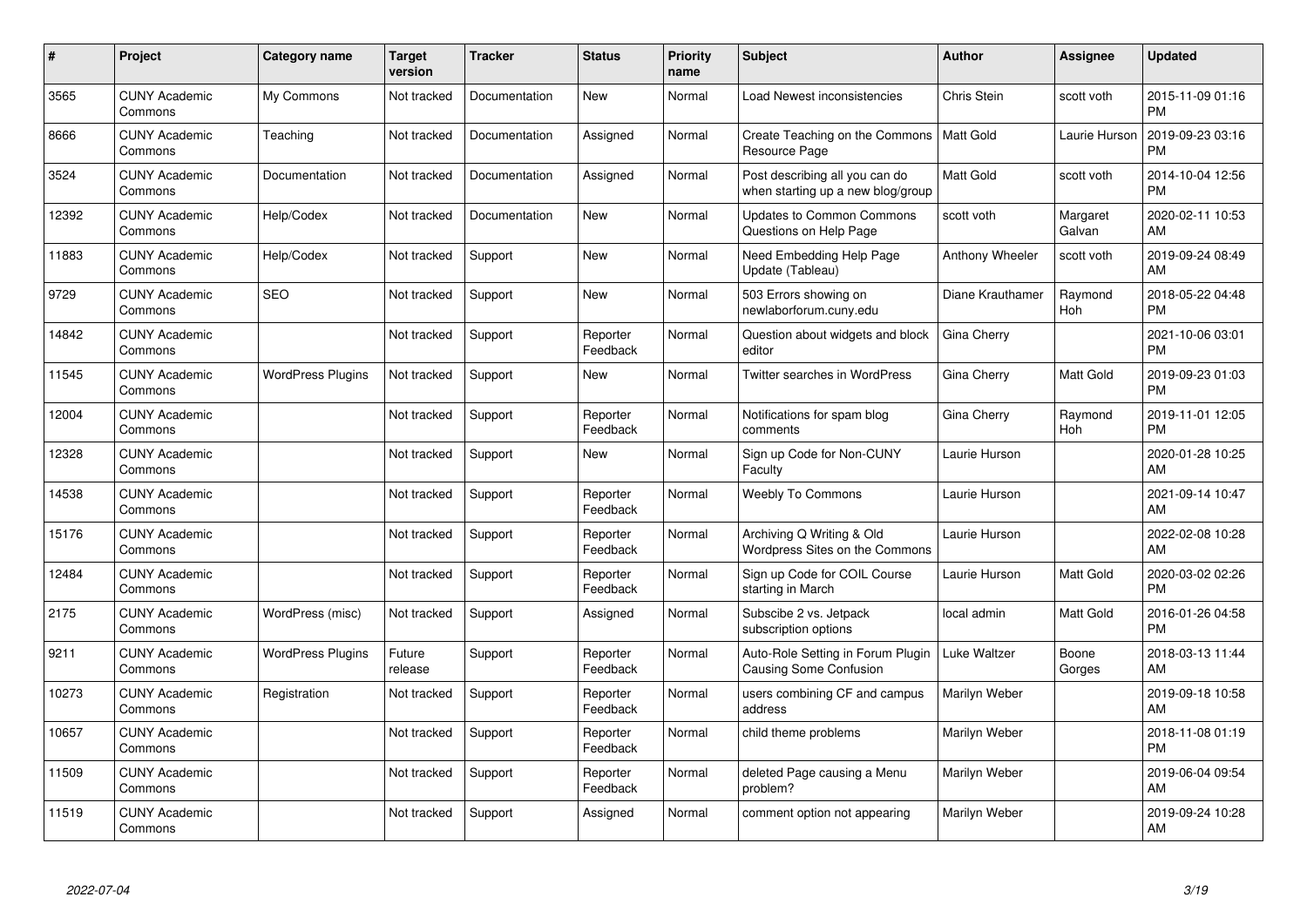| #     | Project                         | <b>Category name</b>      | <b>Target</b><br>version | <b>Tracker</b> | <b>Status</b>        | <b>Priority</b><br>name | <b>Subject</b>                                                    | <b>Author</b> | Assignee | <b>Updated</b>                |
|-------|---------------------------------|---------------------------|--------------------------|----------------|----------------------|-------------------------|-------------------------------------------------------------------|---------------|----------|-------------------------------|
| 11771 | <b>CUNY Academic</b><br>Commons |                           | Not tracked              | Support        | Reporter<br>Feedback | Normal                  | post displays in sections                                         | Marilyn Weber |          | 2019-08-20 10:34<br>AM        |
| 11787 | <b>CUNY Academic</b><br>Commons |                           | Not tracked              | Support        | Reporter<br>Feedback | Normal                  | automated comments notifications<br>on ZenDesk                    | Marilyn Weber |          | 2019-08-26 06:18<br><b>PM</b> |
| 11848 | <b>CUNY Academic</b><br>Commons |                           | Not tracked              | Support        | Hold                 | Normal                  | a Dean of Faculty wants to share<br>a large file                  | Marilyn Weber |          | 2019-09-24 08:44<br>AM        |
| 12350 | <b>CUNY Academic</b><br>Commons | <b>Blogs (BuddyPress)</b> | Not tracked              | Support        | Reporter<br>Feedback | Normal                  | URL creation problem                                              | Marilyn Weber |          | 2020-02-03 11:27<br>AM        |
| 12352 | <b>CUNY Academic</b><br>Commons |                           | Not tracked              | Support        | <b>New</b>           | Normal                  | 'posts list" page builder block<br>option                         | Marilyn Weber |          | 2020-02-03 01:29<br><b>PM</b> |
| 13034 | <b>CUNY Academic</b><br>Commons |                           | Not tracked              | Support        | Reporter<br>Feedback | Normal                  | a site is asking people to join the<br>Commons to get a download  | Marilyn Weber |          | 2020-07-12 07:23<br>AM        |
| 13255 | <b>CUNY Academic</b><br>Commons |                           | Not tracked              | Support        | Reporter<br>Feedback | Normal                  | Accessibility problems                                            | Marilyn Weber |          | 2020-09-01 05:48<br><b>PM</b> |
| 13975 | <b>CUNY Academic</b><br>Commons | Social Paper              | Not tracked              | Support        | Reporter<br>Feedback | Normal                  | can't approve comments on Social<br>Paper paper                   | Marilyn Weber |          | 2021-02-12 09:33<br>AM        |
| 14074 | <b>CUNY Academic</b><br>Commons | WordPress (misc)          | Not tracked              | Support        | Reporter<br>Feedback | Normal                  | page password protection problem                                  | Marilyn Weber |          | 2021-03-02 11:03<br>AM        |
| 14398 | <b>CUNY Academic</b><br>Commons |                           | Not tracked              | Support        | Reporter<br>Feedback | Normal                  | Events plug-in notification problem                               | Marilyn Weber |          | 2021-05-11 11:21<br>AM        |
| 14784 | <b>CUNY Academic</b><br>Commons |                           |                          | Support        | Reporter<br>Feedback | Normal                  | User report of logo problem when<br>using Customizer theme        | Marilyn Weber |          | 2021-09-17 10:25<br>AM        |
| 14900 | <b>CUNY Academic</b><br>Commons |                           | Not tracked              | Support        | Reporter<br>Feedback | Normal                  | previous theme?                                                   | Marilyn Weber |          | 2021-10-25 10:31<br>AM        |
| 14911 | <b>CUNY Academic</b><br>Commons | <b>WordPress Themes</b>   | Not tracked              | Support        | New                  | Normal                  | Twentytwentyone theme                                             | Marilyn Weber |          | 2021-10-28 10:37<br>AM        |
| 15045 | <b>CUNY Academic</b><br>Commons |                           |                          | Support        | New                  | Normal                  | no result for KCeL in the search<br>box on the commons            | Marilyn Weber |          | 2021-12-10 11:29<br>AM        |
| 15169 | <b>CUNY Academic</b><br>Commons |                           | 2.0.3                    | Support        | Reporter<br>Feedback | Normal                  | new Prelude website zipfiles for<br>custom theme and other files. | Marilyn Weber |          | 2022-06-29 11:32<br>AM        |
| 15260 | <b>CUNY Academic</b><br>Commons |                           |                          | Support        | Reporter<br>Feedback | Normal                  | Diacritical markings   European<br><b>Stages</b>                  | Marilyn Weber |          | 2022-02-04 08:16<br>AM        |
| 15370 | <b>CUNY Academic</b><br>Commons |                           |                          | Support        | Reporter<br>Feedback | Normal                  | All-in-One Event Calendar?                                        | Marilyn Weber |          | 2022-02-17 11:03<br>AM        |
| 15565 | <b>CUNY Academic</b><br>Commons |                           |                          | Support        | New                  | Normal                  | Events - send updates to an email<br>listserv                     | Marilyn Weber |          | 2022-03-10 01:06<br><b>PM</b> |
| 15655 | <b>CUNY Academic</b><br>Commons |                           | 2.0.3                    | Support        | Reporter<br>Feedback | Normal                  | Event Aggregator plugin?                                          | Marilyn Weber |          | 2022-06-29 11:32<br>AM        |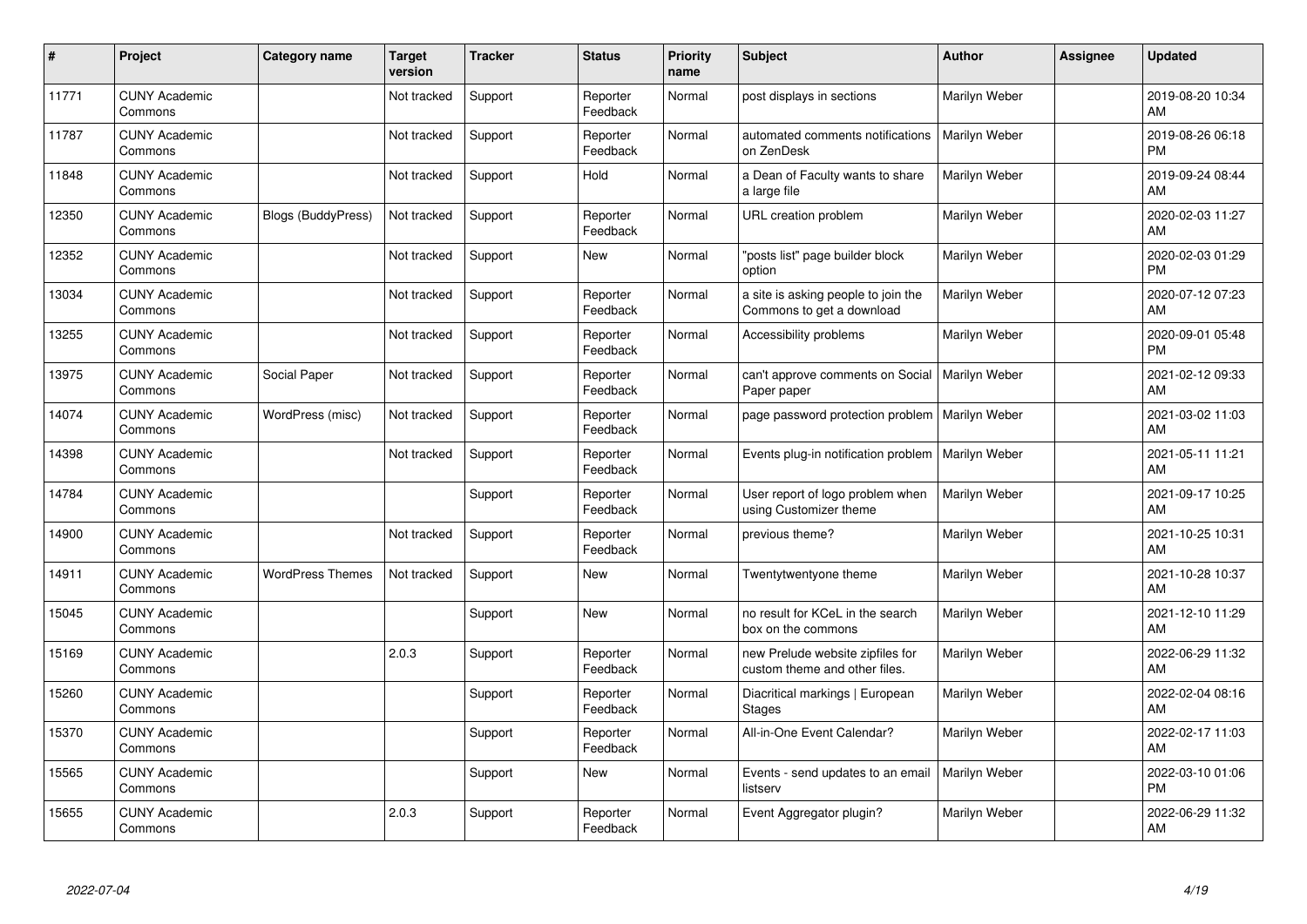| #     | Project                         | <b>Category name</b>     | <b>Target</b><br>version | <b>Tracker</b> | <b>Status</b>        | <b>Priority</b><br>name | <b>Subject</b>                                                                                   | <b>Author</b>    | Assignee            | <b>Updated</b>                |
|-------|---------------------------------|--------------------------|--------------------------|----------------|----------------------|-------------------------|--------------------------------------------------------------------------------------------------|------------------|---------------------|-------------------------------|
| 15685 | <b>CUNY Academic</b><br>Commons |                          |                          | Support        | New                  | High                    | problem with chrome?                                                                             | Marilyn Weber    |                     | 2022-04-25 03:40<br><b>PM</b> |
| 15816 | <b>CUNY Academic</b><br>Commons |                          | Not tracked              | Support        | New                  | Normal                  | slow loading at SPS                                                                              | Marilyn Weber    |                     | 2022-04-05 01:26<br><b>PM</b> |
| 16099 | <b>CUNY Academic</b><br>Commons |                          |                          | Support        | Reporter<br>Feedback | Normal                  | request for Newsletter Glue                                                                      | Marilyn Weber    |                     | 2022-05-13 12:14<br><b>PM</b> |
| 9207  | <b>CUNY Academic</b><br>Commons |                          | Future<br>release        | Support        | Reporter<br>Feedback | Normal                  | display dashboards made in<br>Tableau?                                                           | Marilyn Weber    | Boone<br>Gorges     | 2018-04-10 10:42<br>AM        |
| 12382 | <b>CUNY Academic</b><br>Commons | Membership               | Not tracked              | Support        | New                  | Normal                  | Email request change                                                                             | Marilyn Weber    | Marilyn<br>Weber    | 2020-02-06 12:56<br><b>PM</b> |
| 8607  | <b>CUNY Academic</b><br>Commons |                          | Not tracked              | Support        | <b>New</b>           | Normal                  | Paypal?                                                                                          | Marilyn Weber    | Matt Gold           | 2018-05-15 01:37<br><b>PM</b> |
| 11149 | <b>CUNY Academic</b><br>Commons |                          | Not tracked              | Support        | Reporter<br>Feedback | Normal                  | comments getting blocked                                                                         | Marilyn Weber    | Raymond<br>Hoh      | 2019-03-26 11:40<br>AM        |
| 12741 | <b>CUNY Academic</b><br>Commons | <b>WordPress Plugins</b> | Not tracked              | Support        | Reporter<br>Feedback | Normal                  | Tableau Public Viz Block                                                                         | Marilyn Weber    | Raymond<br>Hoh      | 2020-05-12 11:00<br>AM        |
| 13286 | <b>CUNY Academic</b><br>Commons |                          | Not tracked              | Support        | New                  | Normal                  | problem connecting with<br>WordPress app                                                         | Marilyn Weber    | Raymond<br>Hoh      | 2020-09-08 11:16<br>AM        |
| 16110 | <b>CUNY Academic</b><br>Commons |                          |                          | Support        | Reporter<br>Feedback | Normal                  | remove Creative Commons<br>license from pages?                                                   | Marilyn Weber    | Raymond<br>Hoh      | 2022-05-17 06:11<br><b>PM</b> |
| 9941  | <b>CUNY Academic</b><br>Commons | Wiki                     | Not tracked              | Support        | Assigned             | Normal                  | Wiki functionality                                                                               | <b>Matt Gold</b> | Boone<br>Gorges     | 2018-06-26 10:57<br>AM        |
| 4986  | <b>CUNY Academic</b><br>Commons | ZenDesk                  | Not tracked              | Support        | Assigned             | Normal                  | Prepare documentation for<br>Zendesk re web widget                                               | <b>Matt Gold</b> | Samantha<br>Raddatz | 2016-02-25 03:09<br><b>PM</b> |
| 636   | <b>CUNY Academic</b><br>Commons | WordPress (misc)         | Not tracked              | Support        | Assigned             | Normal                  | Create Lynda.com-like Table of<br><b>Contents for Prospective Tutorial</b><br><b>Screencasts</b> | Matt Gold        | scott voth          | 2016-02-23 03:12<br><b>PM</b> |
| 4070  | <b>CUNY Academic</b><br>Commons | Analytics                | Not tracked              | Support        | Assigned             | Normal                  | Request for JITP site analytics                                                                  | Matt Gold        | Seth Persons        | 2016-02-23 03:09<br><b>PM</b> |
| 11449 | <b>CUNY Academic</b><br>Commons | WordPress - Media        | Not tracked              | Support        | Reporter<br>Feedback | Normal                  | Cloning Media Library for JITP<br>from Staging to Production Site                                | Patrick DeDauw   | Boone<br>Gorges     | 2019-05-13 12:00<br>PM        |
| 14983 | <b>CUNY Academic</b><br>Commons | WordPress (misc)         | Not tracked              | Support        | Reporter<br>Feedback | Normal                  | "Read More" tag not working                                                                      | Rebecca Krisel   | Raymond<br>Hoh      | 2021-11-23 01:17<br><b>PM</b> |
| 5826  | <b>CUNY Academic</b><br>Commons | <b>WordPress Plugins</b> | Future<br>release        | Support        | Reporter<br>Feedback | Normal                  | <b>Remove Subscription Options</b><br>plugin from directory                                      | Sarah Morgano    | Sarah<br>Morgano    | 2016-10-21 04:14<br><b>PM</b> |
| 10982 | <b>CUNY Academic</b><br>Commons | Domain Mapping           | Not tracked              | Support        | Reporter<br>Feedback | Normal                  | <b>CNAME</b> question                                                                            | scott voth       |                     | 2019-01-22 04:29<br><b>PM</b> |
| 11788 | <b>CUNY Academic</b><br>Commons | <b>WordPress Plugins</b> | Future<br>release        | Support        | Reporter<br>Feedback | Normal                  | Plugin Request - Browse Aloud                                                                    | scott voth       |                     | 2019-09-24 08:42<br>AM        |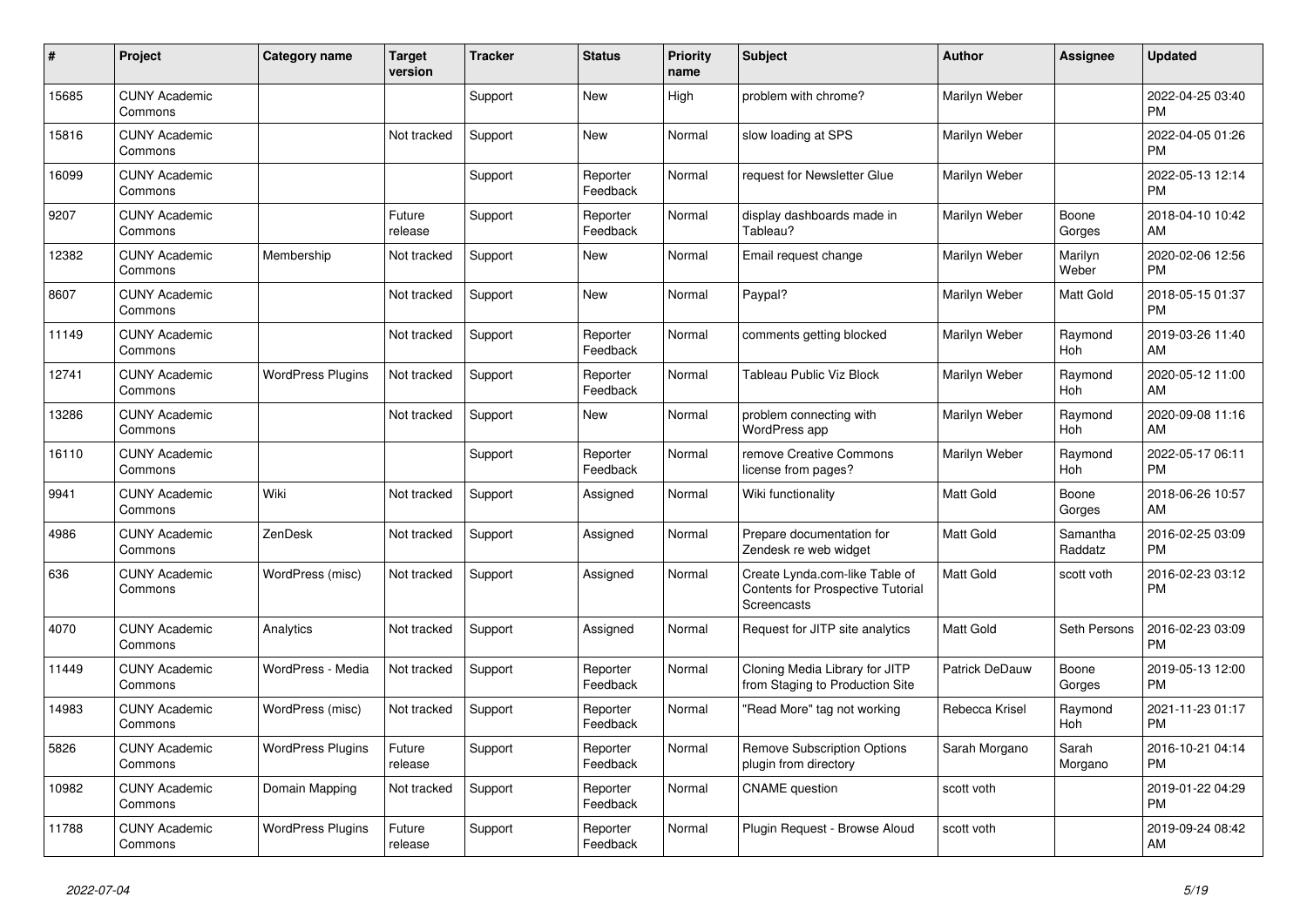| #     | Project                         | <b>Category name</b>     | <b>Target</b><br>version | <b>Tracker</b> | <b>Status</b>        | <b>Priority</b><br>name | <b>Subject</b>                                                   | <b>Author</b>       | <b>Assignee</b> | <b>Updated</b>                |
|-------|---------------------------------|--------------------------|--------------------------|----------------|----------------------|-------------------------|------------------------------------------------------------------|---------------------|-----------------|-------------------------------|
| 11386 | <b>CUNY Academic</b><br>Commons | WordPress - Media        | Not tracked              | Support        | Reporter<br>Feedback | Normal                  | disappearing images                                              | scott voth          | Boone<br>Gorges | 2019-05-14 10:32<br>AM        |
| 11496 | <b>CUNY Academic</b><br>Commons | <b>Public Portfolio</b>  | 1.15.2                   | Support        | New                  | Normal                  | Replace Twitter Icon on Member<br>Portfolio page                 | scott voth          | Boone<br>Gorges | 2019-06-06 01:03<br><b>PM</b> |
| 15767 | <b>CUNY Academic</b><br>Commons | WordPress (misc)         |                          | Support        | <b>New</b>           | Normal                  | Site loading slowly                                              | scott voth          | Boone<br>Gorges | 2022-04-04 08:56<br><b>PM</b> |
| 10839 | <b>CUNY Academic</b><br>Commons | About page               | Not tracked              | Support        | <b>New</b>           | Normal                  | <b>Mission Statement Needs</b><br>Revision                       | scott voth          | Matt Gold       | 2018-12-26 10:58<br>AM        |
| 11493 | <b>CUNY Academic</b><br>Commons | Domain Mapping           | Not tracked              | Support        | Reporter<br>Feedback | Normal                  | Domain Mapping Request - Talia<br>Schaffer                       | scott voth          | Matt Gold       | 2019-08-06 08:39<br>AM        |
| 3492  | <b>CUNY Academic</b><br>Commons | <b>WordPress Themes</b>  | Future<br>release        | Support        | Assigned             | Normal                  | Add CBOX theme to the<br>Commons                                 | scott voth          | Raymond<br>Hoh  | 2014-10-08 05:55<br><b>PM</b> |
| 13946 | <b>CUNY Academic</b><br>Commons | <b>WordPress Plugins</b> | 2.1.0                    | Support        | Assigned             | Normal                  | <b>Custom Embed handler For</b><br>OneDrive files                | scott voth          | Raymond<br>Hoh  | 2022-05-26 10:46<br>AM        |
| 14994 | <b>CUNY Academic</b><br>Commons | cdev.gc.cuny.edu         | Not tracked              | Support        | In Progress          | Normal                  | Clear Cache on CDEV                                              | scott voth          | Raymond<br>Hoh  | 2021-12-07 03:51<br><b>PM</b> |
| 12247 | <b>CUNY Academic</b><br>Commons | Publicity                | Not tracked              | Support        | New                  | Normal                  | Screenshot of First Commons<br>Homepage                          | scott voth          | scott voth      | 2020-01-14 12:08<br><b>PM</b> |
| 11624 | <b>CUNY Academic</b><br>Commons | WordPress (misc)         | Not tracked              | Support        | New                  | Normal                  | Change pages into posts or swap<br>database for a Commons site?  | Stephen Klein       | Raymond<br>Hoh  | 2019-07-09 11:04<br>AM        |
| 5489  | <b>CUNY Academic</b><br>Commons | Social Paper             | Future<br>release        | Feature        | New                  | Normal                  | Asc/desc sorting for Social Paper<br>directories                 | Boone Gorges        |                 | 2016-04-21 10:06<br><b>PM</b> |
| 6332  | <b>CUNY Academic</b><br>Commons | WordPress (misc)         | Future<br>release        | Feature        | New                  | Normal                  | Allow uploaded files to be marked<br>as private in an ad hoc way | Boone Gorges        |                 | 2016-10-17 11:41<br><b>PM</b> |
| 9720  | <b>CUNY Academic</b><br>Commons | Authentication           | Future<br>release        | Feature        | New                  | Normal                  | The Commons should be an<br>oAuth provider                       | Boone Gorges        |                 | 2019-03-01 02:04<br><b>PM</b> |
| 10380 | <b>CUNY Academic</b><br>Commons | WordPress (misc)         | Future<br>release        | Feature        | In Progress          | Normal                  | Remove blacklisted plugins                                       | Boone Gorges        |                 | 2022-04-26 12:00<br><b>PM</b> |
| 13048 | <b>CUNY Academic</b><br>Commons | Shortcodes and<br>embeds | Future<br>release        | Feature        | <b>New</b>           | Normal                  | Jupyter Notebooks support                                        | Boone Gorges        |                 | 2020-07-14 11:46<br>AM        |
| 618   | <b>CUNY Academic</b><br>Commons | <b>BuddyPress Docs</b>   | Future<br>release        | Feature        | Assigned             | Normal                  | <b>BuddyPress Docs: export formats</b>                           | <b>Boone Gorges</b> | Boone<br>Gorges | 2015-11-09 05:38<br><b>PM</b> |
| 1165  | <b>CUNY Academic</b><br>Commons | <b>Email Invitations</b> | Future<br>release        | Feature        | Assigned             | Low                     | Allow saved lists of invitees under<br>Send Invites              | Boone Gorges        | Boone<br>Gorges | 2015-11-09 06:03<br><b>PM</b> |
| 1166  | <b>CUNY Academic</b><br>Commons | <b>Email Invitations</b> | Future<br>release        | Feature        | New                  | Low                     | Better organizational tools for Sent<br>Invites                  | Boone Gorges        | Boone<br>Gorges | 2015-11-09 06:02<br><b>PM</b> |
| 1167  | <b>CUNY Academic</b><br>Commons | <b>Email Invitations</b> | Future<br>release        | Feature        | <b>New</b>           | Low                     | Allow email invitations to be resent                             | <b>Boone Gorges</b> | Boone<br>Gorges | 2015-11-12 12:53<br>AM        |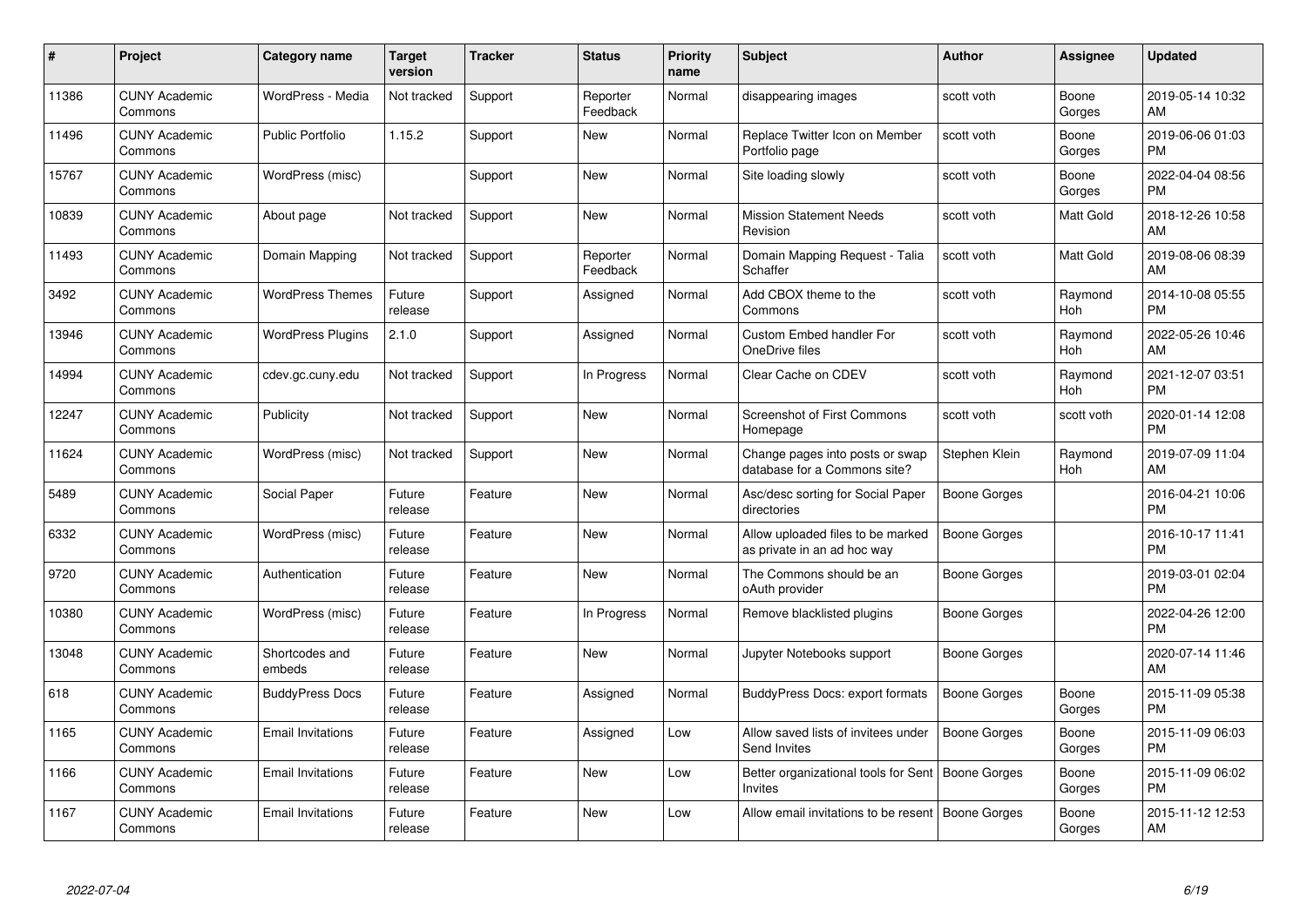| #     | Project                         | <b>Category name</b>           | Target<br>version | <b>Tracker</b> | <b>Status</b>        | Priority<br>name | <b>Subject</b>                                                                    | <b>Author</b>       | Assignee        | <b>Updated</b>                |
|-------|---------------------------------|--------------------------------|-------------------|----------------|----------------------|------------------|-----------------------------------------------------------------------------------|---------------------|-----------------|-------------------------------|
| 1417  | <b>CUNY Academic</b><br>Commons | <b>BuddyPress Docs</b>         | Future<br>release | Feature        | Assigned             | Low              | Bulk actions for BuddyPress Docs                                                  | <b>Boone Gorges</b> | Boone<br>Gorges | 2016-10-17 10:41<br><b>PM</b> |
| 1422  | <b>CUNY Academic</b><br>Commons | <b>BuddyPress Docs</b>         | Future<br>release | Feature        | Assigned             | Normal           | Make "created Doc" activity icons<br>non-mini                                     | Boone Gorges        | Boone<br>Gorges | 2015-11-09 05:48<br><b>PM</b> |
| 1508  | <b>CUNY Academic</b><br>Commons | WordPress (misc)               | Future<br>release | Feature        | Assigned             | Normal           | Share login cookies across<br>mapped domains                                      | Boone Gorges        | Boone<br>Gorges | 2012-07-02 12:12<br><b>PM</b> |
| 1744  | <b>CUNY Academic</b><br>Commons | <b>BuddyPress Docs</b>         | Future<br>release | Feature        | Assigned             | Normal           | Spreadsheet-style Docs                                                            | Boone Gorges        | Boone<br>Gorges | 2015-11-09 06:13<br><b>PM</b> |
| 3002  | <b>CUNY Academic</b><br>Commons | Search                         | Future<br>release | Feature        | Assigned             | Normal           | Overhaul CAC search by using<br>external search appliance                         | Boone Gorges        | Boone<br>Gorges | 2020-07-15 03:05<br><b>PM</b> |
| 3048  | <b>CUNY Academic</b><br>Commons | <b>Public Portfolio</b>        | Future<br>release | Feature        | <b>New</b>           | Low              | Images for rich text profile fields                                               | Boone Gorges        | Boone<br>Gorges | 2014-02-19 12:56<br><b>PM</b> |
| 3193  | <b>CUNY Academic</b><br>Commons | Group Forums                   | Future<br>release | Feature        | Assigned             | Normal           | bbPress 2.x dynamic roles and<br><b>RBE</b>                                       | Boone Gorges        | Boone<br>Gorges | 2014-09-30 01:30<br><b>PM</b> |
| 3230  | <b>CUNY Academic</b><br>Commons | Internal Tools and<br>Workflow | Not tracked       | Feature        | Assigned             | High             | Scripts for quicker<br>provisioning/updating of<br>development environments       | Boone Gorges        | Boone<br>Gorges | 2016-01-26 04:54<br><b>PM</b> |
| 3580  | <b>CUNY Academic</b><br>Commons | Group Blogs                    | Future<br>release | Feature        | <b>New</b>           | Normal           | Multiple blogs per group                                                          | Boone Gorges        | Boone<br>Gorges | 2018-02-20 02:02<br>PM.       |
| 4481  | <b>CUNY Academic</b><br>Commons | Events                         | Future<br>release | Feature        | New                  | Normal           | Group admins/mods should have<br>the ability to unlink an event from<br>the group | Boone Gorges        | Boone<br>Gorges | 2017-04-24 03:53<br>PM        |
| 5234  | <b>CUNY Academic</b><br>Commons | Membership                     | Future<br>release | Feature        | Assigned             | Normal           | Write Unconfirmed patch for WP                                                    | Boone Gorges        | Boone<br>Gorges | 2016-10-24 11:18<br>AM        |
| 11945 | <b>CUNY Academic</b><br>Commons | Reckoning                      | Future<br>release | Feature        | Reporter<br>Feedback | Normal           | Add Comments bubble to<br>Reckoning views                                         | Boone Gorges        | Boone<br>Gorges | 2019-11-12 05:14<br><b>PM</b> |
| 12042 | <b>CUNY Academic</b><br>Commons | <b>Email Notifications</b>     | Future<br>release | Feature        | New                  | Normal           | Improved error logging for BPGES<br>send queue                                    | <b>Boone Gorges</b> | Boone<br>Gorges | 2021-11-19 12:25<br><b>PM</b> |
| 12091 | <b>CUNY Academic</b><br>Commons | <b>Group Files</b>             | Future<br>release | Feature        | New                  | Normal           | Improved pre-upload file validation<br>for bp-group-documents                     | Boone Gorges        | Boone<br>Gorges | 2019-11-14 01:21<br><b>PM</b> |
| 12911 | <b>CUNY Academic</b><br>Commons |                                | Not tracked       | Feature        | <b>New</b>           | Normal           | Block access to xmlrpc.php based<br>on User-Agent                                 | <b>Boone Gorges</b> | Boone<br>Gorges | 2020-06-09 05:12<br><b>PM</b> |
| 13466 | <b>CUNY Academic</b><br>Commons | Cavalcade                      | Future<br>release | Feature        | <b>New</b>           | Normal           | Automated cleanup for duplicate<br>Cavalcade tasks                                | Boone Gorges        | Boone<br>Gorges | 2020-10-13 05:24<br>PM        |
| 13835 | <b>CUNY Academic</b><br>Commons | WordPress (misc)               | Future<br>release | Feature        | <b>New</b>           | Normal           | Allow OneSearch widget to have<br>'CUNY' as campus                                | Boone Gorges        | Boone<br>Gorges | 2021-11-19 12:39<br>PM        |
| 14184 | <b>CUNY Academic</b><br>Commons | <b>Public Portfolio</b>        | Future<br>release | Feature        | <b>New</b>           | Normal           | Centralized mechanism for storing<br>Campus affiliations                          | Boone Gorges        | Boone<br>Gorges | 2022-01-04 11:35<br>AM        |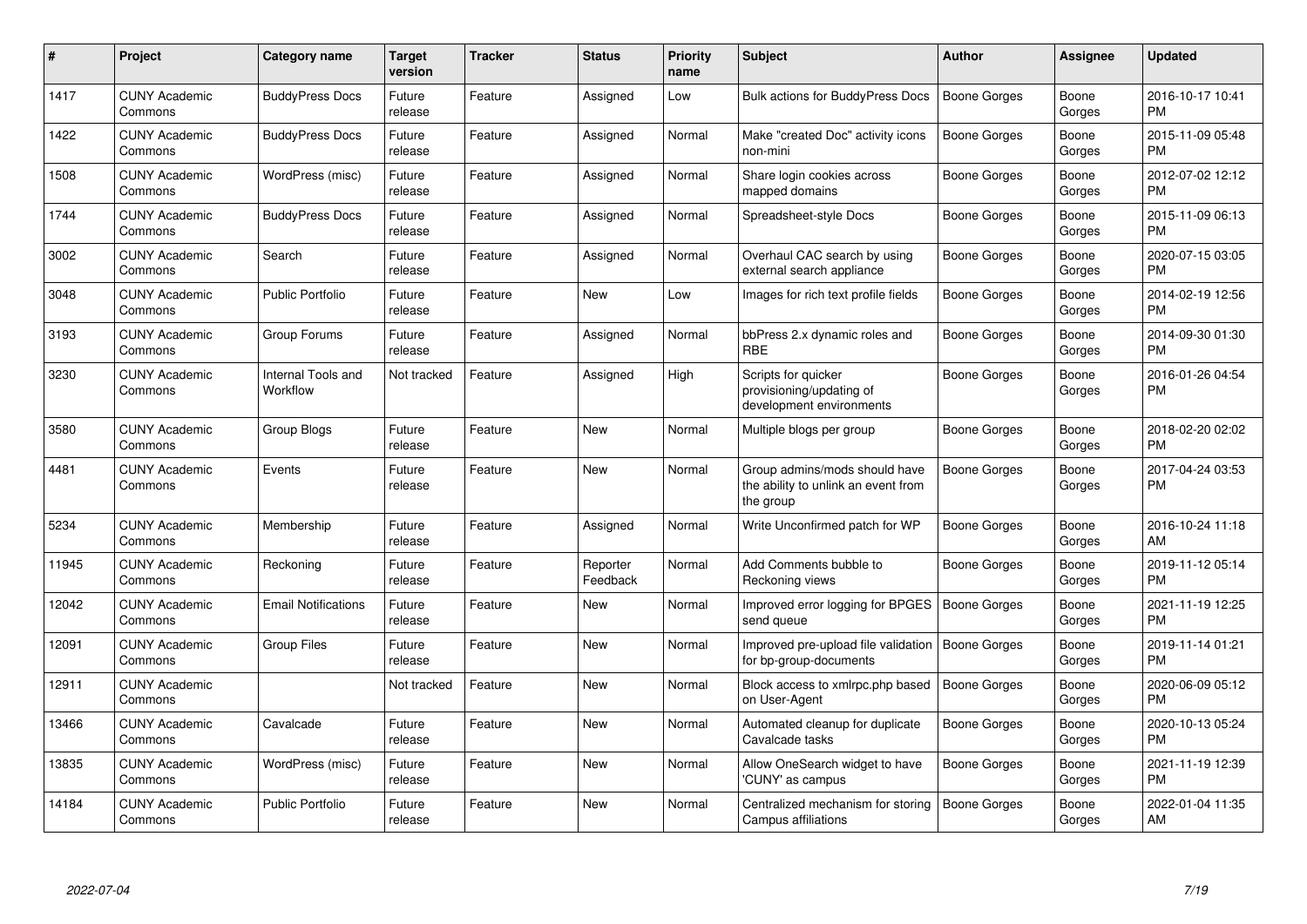| #     | <b>Project</b>                  | Category name                  | <b>Target</b><br>version | <b>Tracker</b> | <b>Status</b> | <b>Priority</b><br>name | <b>Subject</b>                                                                             | <b>Author</b>      | Assignee            | <b>Updated</b>                |
|-------|---------------------------------|--------------------------------|--------------------------|----------------|---------------|-------------------------|--------------------------------------------------------------------------------------------|--------------------|---------------------|-------------------------------|
| 14309 | <b>CUNY Academic</b><br>Commons | Group Library                  | Future<br>release        | Feature        | <b>New</b>    | Normal                  | Better handling of<br>bp group document file download<br>attempts when file is not present | Boone Gorges       | Boone<br>Gorges     | 2021-11-19 12:28<br><b>PM</b> |
| 15883 | <b>CUNY Academic</b><br>Commons |                                | 2.1.0                    | Feature        | <b>New</b>    | Normal                  | Release BPGES update                                                                       | Boone Gorges       | Boone<br>Gorges     | 2022-05-26 10:39<br>AM        |
| 16092 | <b>CUNY Academic</b><br>Commons |                                | Future<br>release        | Feature        | Hold          | Normal                  | Don't show main site in Site<br>search results                                             | Boone Gorges       | Boone<br>Gorges     | 2022-05-17 03:12<br><b>PM</b> |
| 2832  | <b>CUNY Academic</b><br>Commons | <b>Public Portfolio</b>        | Future<br>release        | Feature        | Assigned      | Normal                  | Improve interface for (not)<br>auto-linking profile fields                                 | Boone Gorges       | Chris Stein         | 2015-01-05 08:52<br><b>PM</b> |
| 3330  | <b>CUNY Academic</b><br>Commons | My Commons                     | Future<br>release        | Feature        | Assigned      | Normal                  | "Commons Information" tool                                                                 | Boone Gorges       | Chris Stein         | 2014-09-22 08:46<br><b>PM</b> |
| 1983  | <b>CUNY Academic</b><br>Commons | Home Page                      | Future<br>release        | Feature        | Assigned      | Low                     | Media Library integration with<br><b>Featured Content plugin</b>                           | Boone Gorges       | Dominic<br>Giglio   | 2014-03-17 10:34<br>AM        |
| 13891 | <b>CUNY Academic</b><br>Commons | Internal Tools and<br>Workflow | 2.1.0                    | Feature        | <b>New</b>    | Normal                  | Migrate automated linting to<br>GitHub Actions                                             | Boone Gorges       | Jeremy Felt         | 2022-06-29 11:13<br>AM        |
| 15194 | <b>CUNY Academic</b><br>Commons | Internal Tools and<br>Workflow | 2.1.0                    | Feature        | New           | Normal                  | PHPCS sniff for un-restored<br>switch_to_blog() calls                                      | Boone Gorges       | Jeremy Felt         | 2022-05-26 10:45<br>AM        |
| 11517 | <b>CUNY Academic</b><br>Commons |                                | Not tracked              | Feature        | Assigned      | Normal                  | wp-accessibility plugin should not<br>strip 'target="_blank" by default                    | Boone Gorges       | Laurie Hurson       | 2019-09-24 09:57<br>AM        |
| 3192  | <b>CUNY Academic</b><br>Commons | Group Forums                   | Future<br>release        | Feature        | Assigned      | Normal                  | Customizable forum views for<br>bbPress 2.x group forums                                   | Boone Gorges       | Raymond<br>Hoh      | 2015-11-09 12:47<br><b>PM</b> |
| 13358 | <b>CUNY Academic</b><br>Commons | Group Forums                   | Future<br>release        | Feature        | <b>New</b>    | Normal                  | Improved UI for group forum<br>threading settings                                          | Boone Gorges       | Raymond<br>Hoh      | 2021-11-19 12:27<br><b>PM</b> |
| 308   | <b>CUNY Academic</b><br>Commons | Registration                   | Future<br>release        | Feature        | <b>New</b>    | Normal                  | Group recommendations for<br>signup process                                                | Boone Gorges       | Samantha<br>Raddatz | 2015-11-09 05:07<br><b>PM</b> |
| 4635  | <b>CUNY Academic</b><br>Commons | Authentication                 | Future<br>release        | Feature        | <b>New</b>    | Normal                  | Allow non-WP authentication                                                                | Boone Gorges       | Sonja Leix          | 2019-03-01 02:05<br><b>PM</b> |
| 11834 | <b>CUNY Academic</b><br>Commons | <b>Group Files</b>             | Future<br>release        | Feature        | <b>New</b>    | Normal                  | Improved tools for managing<br>group file folders                                          | Boone Gorges       | Sonja Leix          | 2019-09-06 03:55<br><b>PM</b> |
| 1423  | <b>CUNY Academic</b><br>Commons | BuddyPress (misc)              | Future<br>release        | Feature        | Assigned      | Low                     | Show an avatar for pingback<br>comment activity items                                      | Boone Gorges       | <b>Tahir Butt</b>   | 2016-10-24 12:03<br><b>PM</b> |
| 1460  | <b>CUNY Academic</b><br>Commons | Analytics                      | Future<br>release        | Feature        | Assigned      | Normal                  | Update System Report                                                                       | <b>Brian Foote</b> | Boone<br>Gorges     | 2015-11-09 06:13<br><b>PM</b> |
| 2881  | <b>CUNY Academic</b><br>Commons | Public Portfolio               | Future<br>release        | Feature        | Assigned      | Normal                  | Redesign the UX for Profiles                                                               | Chris Stein        | Chris Stein         | 2016-10-13 12:45<br><b>PM</b> |
| 13370 | <b>CUNY Academic</b><br>Commons | Group Library                  | Future<br>release        | Feature        | New           | Normal                  | Library bulk deletion and folder<br>editing                                                | Colin McDonald     | Boone<br>Gorges     | 2020-10-13 10:41<br>AM        |
| 13199 | <b>CUNY Academic</b><br>Commons | Group Forums                   | Future<br>release        | Feature        | <b>New</b>    | Normal                  | Favoring Groups over bbPress<br>plugin                                                     | Colin McDonald     | Colin<br>McDonald   | 2021-11-19 12:28<br><b>PM</b> |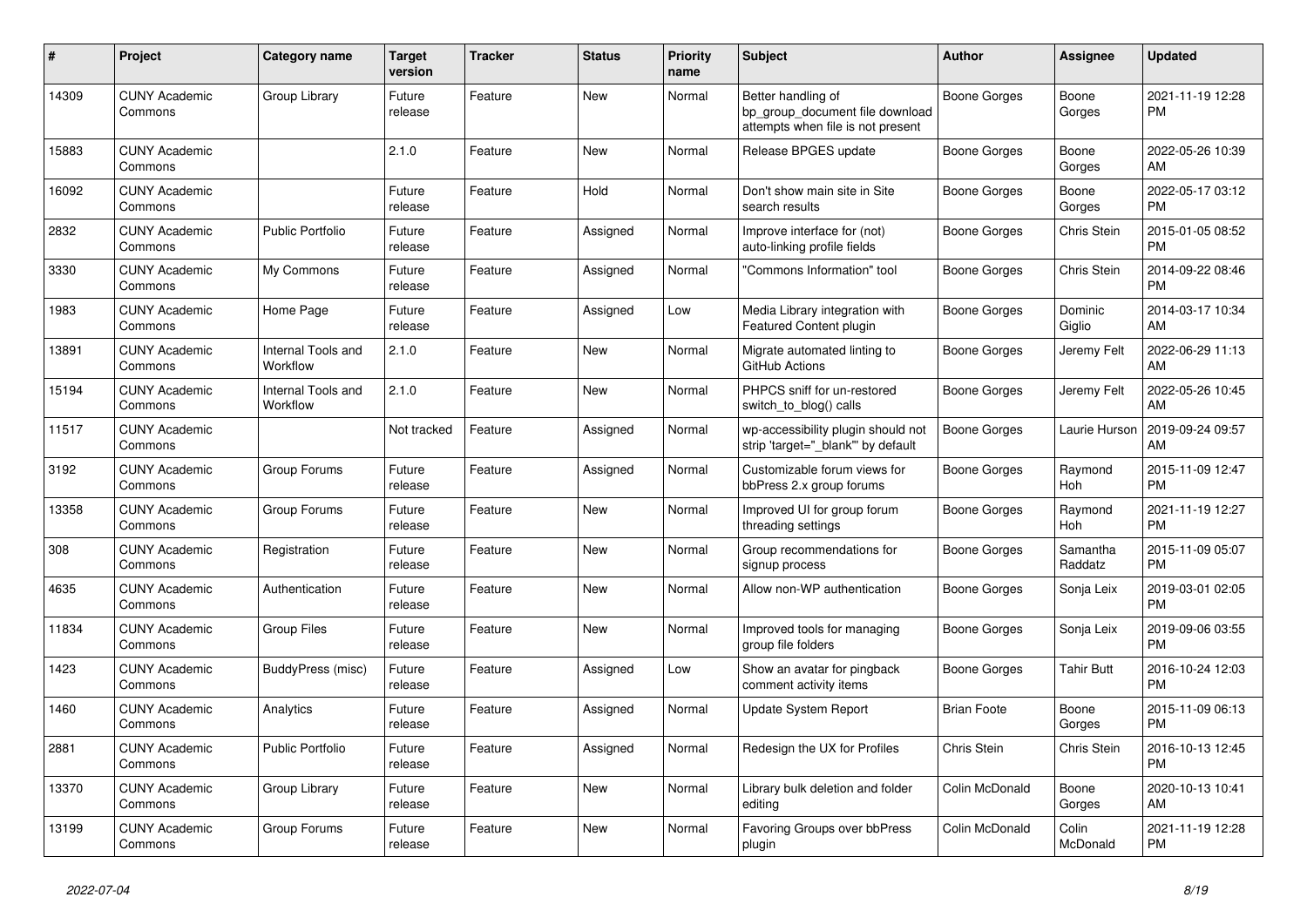| #     | Project                                                                 | <b>Category name</b>      | <b>Target</b><br>version | <b>Tracker</b> | <b>Status</b>        | Priority<br>name | <b>Subject</b>                                                                             | <b>Author</b>       | <b>Assignee</b>     | <b>Updated</b>                |
|-------|-------------------------------------------------------------------------|---------------------------|--------------------------|----------------|----------------------|------------------|--------------------------------------------------------------------------------------------|---------------------|---------------------|-------------------------------|
| 3615  | <b>CUNY Academic</b><br>Commons                                         | Redmine                   | Not tracked              | Feature        | New                  | Low              | Create Redmine issues via email                                                            | Dominic Giglio      | Boone<br>Gorges     | 2017-11-16 11:36<br>AM.       |
| 11968 | JustPublics@365<br>MediaCamp                                            |                           |                          | Feature        | New                  | Normal           | Nanoscience Retractable Display<br>Unit                                                    | Donald Cherry       | Bonnie<br>Eissner   | 2021-02-19 08:50<br>AM.       |
| 12062 | AD/O365 Transition<br>from NonMatric to<br><b>Matriculated Students</b> |                           |                          | Feature        | In Progress          | Normal           | create solution and console<br>project                                                     | Emilio Rodriguez    | Emilio<br>Rodriguez | 2019-11-12 03:56<br><b>PM</b> |
| 3473  | <b>CUNY Academic</b><br>Commons                                         | User Experience           | Future<br>release        | Feature        | Assigned             | Normal           | Commons profile: Add help info<br>about "Positions" replacing "title"                      | Keith Miyake        | Samantha<br>Raddatz | 2015-11-09 02:28<br><b>PM</b> |
| 11131 | <b>CUNY Academic</b><br>Commons                                         |                           | Future<br>release        | Feature        | Reporter<br>Feedback | Normal           | Image Annotation Plugins                                                                   | Laurie Hurson       |                     | 2019-02-26 11:33<br>AM        |
| 13650 | <b>CUNY Academic</b><br>Commons                                         | Group Library             | Future<br>release        | Feature        | New                  | Normal           | Forum Attachments in Group<br>Library                                                      | Laurie Hurson       |                     | 2021-11-19 12:30<br><b>PM</b> |
| 15613 | <b>CUNY Academic</b><br>Commons                                         |                           | 2.0.3                    | Feature        | Reporter<br>Feedback | Normal           | Adding "Passster" plugin                                                                   | Laurie Hurson       |                     | 2022-06-29 11:32<br>AM        |
| 15923 | <b>CUNY Academic</b><br>Commons                                         |                           | Not tracked              | Feature        | Reporter<br>Feedback | Normal           | <b>Bellows Plugin Adjustments</b>                                                          | Laurie Hurson       |                     | 2022-04-20 10:10<br>AM        |
| 12121 | <b>CUNY Academic</b><br>Commons                                         | <b>WordPress Plugins</b>  | 2.0.3                    | Feature        | Reporter<br>Feedback | Normal           | Embedding H5P Iframes on<br>Commons Site                                                   | Laurie Hurson       | Boone<br>Gorges     | 2022-06-29 11:32<br>AM.       |
| 12446 | <b>CUNY Academic</b><br>Commons                                         | Groups (misc)             | Future<br>release        | Feature        | Reporter<br>Feedback | Normal           | Toggle default site to group forum<br>posting                                              | Laurie Hurson       | Laurie Hurson       | 2020-03-10 11:57<br>AM        |
| 14787 | <b>CUNY Academic</b><br>Commons                                         | <b>Plugin Packages</b>    | Future<br>release        | Feature        | New                  | Normal           | Creating a "Design" plugin<br>package                                                      | Laurie Hurson       | scott voth          | 2022-04-27 04:56<br><b>PM</b> |
| 11789 | <b>CUNY Academic</b><br>Commons                                         | Courses                   | Future<br>release        | Feature        | New                  | Normal           | Ability to remove item from<br>Courses list                                                | Laurie Hurson       | Sonja Leix          | 2019-09-24 12:28<br><b>PM</b> |
| 2325  | <b>CUNY Academic</b><br>Commons                                         | <b>BuddyPress (misc)</b>  | Future<br>release        | Feature        | Assigned             | Low              | Profile should have separate fields<br>for first/last names                                | local admin         | Boone<br>Gorges     | 2015-11-09 06:09<br><b>PM</b> |
| 2610  | <b>CUNY Academic</b><br>Commons                                         | Group Invitations         | Future<br>release        | Feature        | Assigned             | Low              | Request: Custom invitation<br>message to group invites                                     | local admin         | Boone<br>Gorges     | 2015-11-09 06:13<br><b>PM</b> |
| 6389  | <b>CUNY Academic</b><br>Commons                                         | <b>BuddyPress Docs</b>    | Future<br>release        | Feature        | New                  | Low              | Make Discussion Area Visible<br>When Editing a Doc                                         | Luke Waltzer        | Boone<br>Gorges     | 2016-10-21 04:16<br><b>PM</b> |
| 8835  | <b>CUNY Academic</b><br>Commons                                         | Blogs (BuddyPress)        | Future<br>release        | Feature        | New                  | Normal           | Extend cuny is shortlinks to sites                                                         | <b>Luke Waltzer</b> | Boone<br>Gorges     | 2022-04-26 11:59<br>AM        |
| 9895  | <b>CUNY Academic</b><br>Commons                                         | Onboarding                | Future<br>release        | Feature        | Assigned             | Normal           | Add "Accept Invitation"<br>link/button/function to Group<br>and/or Site invitation emails? | Luke Waltzer        | Boone<br>Gorges     | 2018-06-07 12:42<br><b>PM</b> |
| 6078  | <b>CUNY Academic</b><br>Commons                                         | <b>Blogs (BuddyPress)</b> | Future<br>release        | Feature        | New                  | Normal           | Explore Adding Network Blog<br>Metadata Plugin                                             | Luke Waltzer        | Luke Waltzer        | 2016-10-11 10:29<br><b>PM</b> |
| 5225  | <b>CUNY Academic</b><br>Commons                                         | Registration              | Future<br>release        | Feature        | Assigned             | Normal           | On-boarding Issues                                                                         | Luke Waltzer        | Samantha<br>Raddatz | 2016-02-12 02:58<br><b>PM</b> |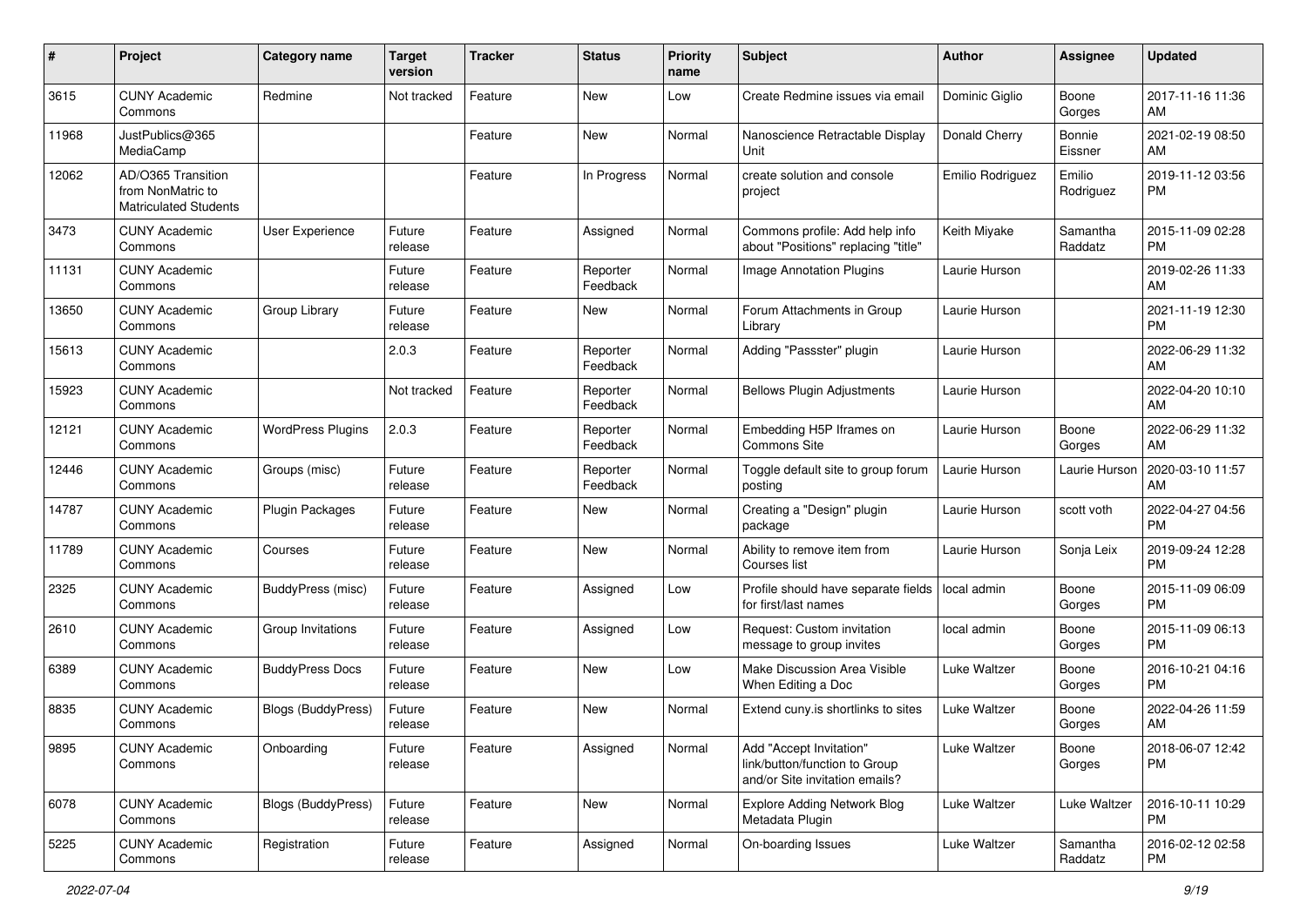| #     | <b>Project</b>                  | Category name              | <b>Target</b><br>version | <b>Tracker</b> | <b>Status</b>        | <b>Priority</b><br>name | <b>Subject</b>                                                                                                                                        | <b>Author</b>      | Assignee            | <b>Updated</b>                |
|-------|---------------------------------|----------------------------|--------------------------|----------------|----------------------|-------------------------|-------------------------------------------------------------------------------------------------------------------------------------------------------|--------------------|---------------------|-------------------------------|
| 7828  | <b>CUNY Academic</b><br>Commons |                            | Not tracked              | Feature        | Assigned             | Normal                  | Theme Assessment 2017                                                                                                                                 | Margaret Galvan    | Margaret<br>Galvan  | 2017-05-02 10:41<br><b>PM</b> |
| 8211  | <b>CUNY Academic</b><br>Commons | <b>WordPress Themes</b>    | Future<br>release        | Feature        | <b>New</b>           | Normal                  | Theme Suggestions: Material<br>Design-Inspired Themes                                                                                                 | Margaret Galvan    | Margaret<br>Galvan  | 2017-08-07 02:48<br><b>PM</b> |
| 5199  | <b>CUNY Academic</b><br>Commons | Social Paper               | Future<br>release        | Feature        | <b>New</b>           | Normal                  | add tables to the SP editor                                                                                                                           | Marilyn Weber      |                     | 2016-10-24 11:27<br>AM        |
| 5205  | <b>CUNY Academic</b><br>Commons | Social Paper               | Future<br>release        | Feature        | New                  | Normal                  | Social Paper folders                                                                                                                                  | Marilyn Weber      |                     | 2016-02-11 10:24<br><b>PM</b> |
| 5992  | <b>CUNY Academic</b><br>Commons | <b>Email Notifications</b> | Future<br>release        | Feature        | New                  | Normal                  | Changing the From line of<br>autogenerated blog emails                                                                                                | Marilyn Weber      |                     | 2018-09-27 05:19<br><b>PM</b> |
| 13912 | <b>CUNY Academic</b><br>Commons |                            | Not tracked              | Feature        | Hold                 | Low                     | posting "missed schedule"                                                                                                                             | Marilyn Weber      |                     | 2021-02-23 10:46<br>AM        |
| 5052  | <b>CUNY Academic</b><br>Commons | Social Paper               | Future<br>release        | Feature        | <b>New</b>           | Low                     | Sentence by sentence or line by<br>line comments (SP suggestion #3)                                                                                   | Marilyn Weber      | Boone<br>Gorges     | 2016-02-11 10:24<br><b>PM</b> |
| 5050  | <b>CUNY Academic</b><br>Commons | Social Paper               | Future<br>release        | Feature        | <b>New</b>           | Low                     | Making comments visible in SP<br>editing mode (SP suggestion #1)                                                                                      | Marilyn Weber      | Samantha<br>Raddatz | 2019-09-17 11:10<br><b>PM</b> |
| 5053  | <b>CUNY Academic</b><br>Commons | Social Paper               | Future<br>release        | Feature        | New                  | Low                     | Scrollable menu to add readers<br>(SP suggestion #4)                                                                                                  | Marilyn Weber      | Samantha<br>Raddatz | 2016-04-21 05:21<br><b>PM</b> |
| 5058  | <b>CUNY Academic</b><br>Commons | Social Paper               | Future<br>release        | Feature        | <b>New</b>           | Low                     | Can there be a clearer signal that<br>even when comments have<br>already been made you add<br>comments by clicking on the side?<br>(SP suggestion #5) | Marilyn Weber      | Samantha<br>Raddatz | 2016-02-11 10:24<br><b>PM</b> |
| 5397  | <b>CUNY Academic</b><br>Commons | Social Paper               | Future<br>release        | Feature        | <b>New</b>           | Normal                  | frustrating to have to<br>enable/disable in SP                                                                                                        | Marilyn Weber      | Samantha<br>Raddatz | 2016-04-20 03:39<br><b>PM</b> |
| 2577  | <b>NYCDH Community</b><br>Site  |                            |                          | Feature        | Assigned             | Low                     | Investigate Potential to Add Links<br>to the Forum                                                                                                    | Mark Newton        | Alex Gil            | 2013-05-16 09:40<br><b>PM</b> |
| 2573  | <b>NYCDH Community</b><br>Site  |                            |                          | Feature        | Reporter<br>Feedback | Normal                  | Add dh nyc twitter list feed to site                                                                                                                  | Mark Newton        | Matt Gold           | 2013-05-16 11:42<br><b>PM</b> |
| 2571  | <b>NYCDH Community</b><br>Site  |                            |                          | Feature        | Assigned             | Normal                  | Add Google custom search box to<br>homepage                                                                                                           | <b>Mark Newton</b> | Raymond<br>Hoh      | 2013-05-18 07:49<br><b>PM</b> |
| 2574  | <b>NYCDH Community</b><br>Site  |                            |                          | Feature        | Assigned             | Normal                  | Add Way to Upload Files to<br>Groups                                                                                                                  | <b>Mark Newton</b> | Raymond<br>Hoh      | 2013-05-18 07:46<br><b>PM</b> |
| 364   | <b>CUNY Academic</b><br>Commons | <b>WordPress Plugins</b>   | Future<br>release        | Feature        | <b>New</b>           | Normal                  | <b>Bulletin Board</b>                                                                                                                                 | <b>Matt Gold</b>   |                     | 2015-01-05 08:50<br><b>PM</b> |
| 287   | <b>CUNY Academic</b><br>Commons | WordPress (misc)           | Future<br>release        | Feature        | Assigned             | Normal                  | Create troubleshooting tool for<br>account sign-up                                                                                                    | <b>Matt Gold</b>   | Boone<br>Gorges     | 2015-11-09 06:17<br><b>PM</b> |
| 377   | <b>CUNY Academic</b><br>Commons | BuddyPress (misc)          | Future<br>release        | Feature        | Assigned             | Normal                  | Like buttons                                                                                                                                          | <b>Matt Gold</b>   | Boone<br>Gorges     | 2010-11-16 05:13<br>PM        |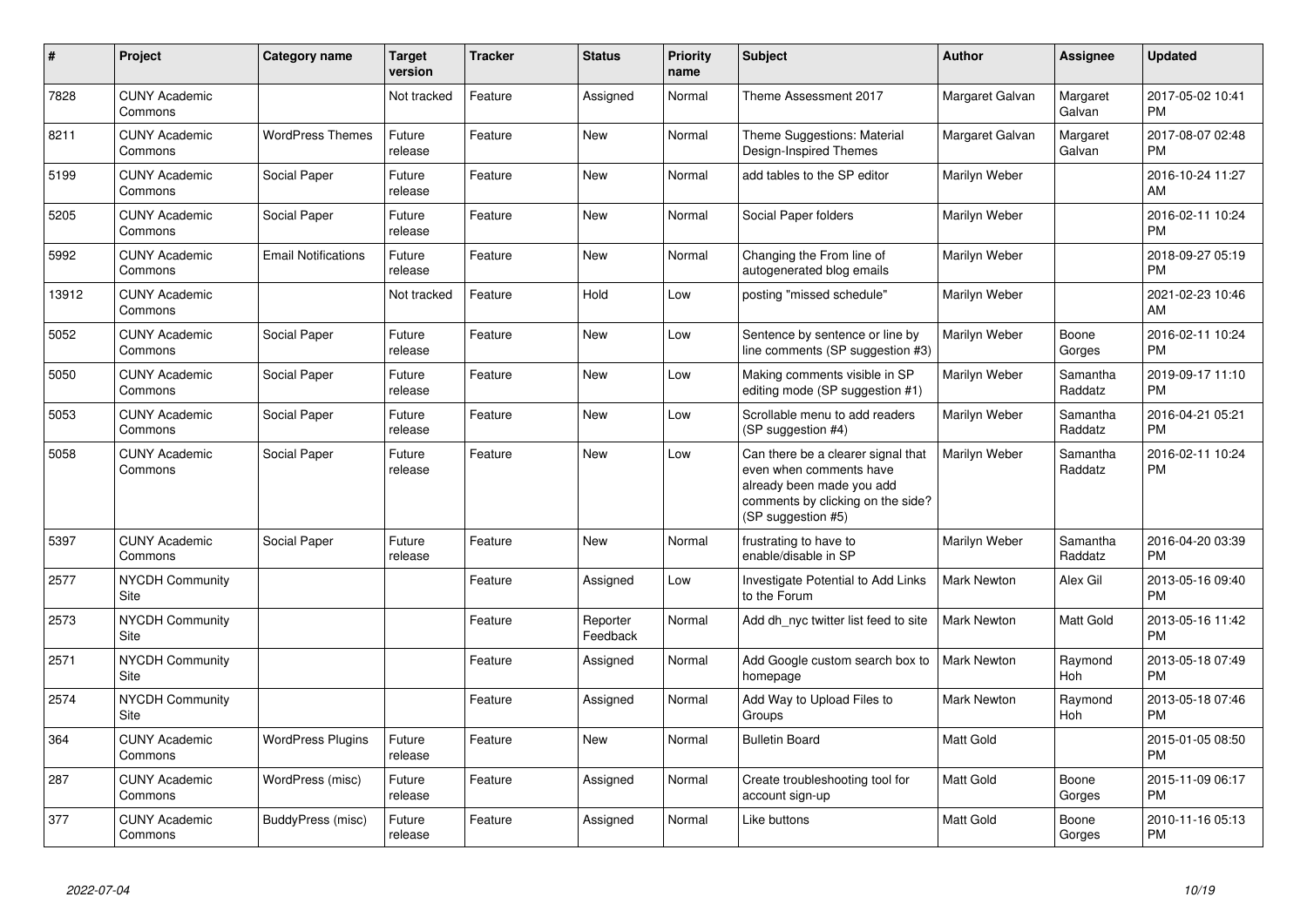| #    | Project                         | <b>Category name</b>     | <b>Target</b><br>version | <b>Tracker</b> | <b>Status</b> | <b>Priority</b><br>name | Subject                                                                       | Author           | Assignee        | <b>Updated</b>                |
|------|---------------------------------|--------------------------|--------------------------|----------------|---------------|-------------------------|-------------------------------------------------------------------------------|------------------|-----------------|-------------------------------|
| 435  | <b>CUNY Academic</b><br>Commons | BuddyPress (misc)        | Future<br>release        | Feature        | Assigned      | Normal                  | Include Avatar Images in Forum<br><b>Post Notification Emails</b>             | <b>Matt Gold</b> | Boone<br>Gorges | 2010-12-08 12:40<br>PM.       |
| 500  | <b>CUNY Academic</b><br>Commons | <b>BuddyPress (misc)</b> | Future<br>release        | Feature        | Assigned      | Normal                  | Export Group Data                                                             | Matt Gold        | Boone<br>Gorges | 2010-12-19 12:09<br><b>PM</b> |
| 554  | CUNY Academic<br>Commons        | <b>BuddyPress (misc)</b> | Future<br>release        | Feature        | Assigned      | Normal                  | Add Trackback notifications to<br>site-wide activity feed                     | <b>Matt Gold</b> | Boone<br>Gorges | 2015-11-09 06:19<br><b>PM</b> |
| 599  | <b>CUNY Academic</b><br>Commons | BuddyPress (misc)        | Future<br>release        | Feature        | Assigned      | Normal                  | Consider adding rating plugins for<br>BuddyPress/BBPress                      | <b>Matt Gold</b> | Boone<br>Gorges | 2011-08-22 06:50<br><b>PM</b> |
| 635  | <b>CUNY Academic</b><br>Commons | BuddyPress (misc)        | Future<br>release        | Feature        | Assigned      | Normal                  | Big Blue Button -<br>Videoconferencing in Groups and<br><b>Blogs</b>          | <b>Matt Gold</b> | Boone<br>Gorges | 2011-03-14 03:24<br><b>PM</b> |
| 658  | <b>CUNY Academic</b><br>Commons | <b>WordPress Plugins</b> | Future<br>release        | Feature        | Assigned      | Normal                  | Rebulid Sitewide Tag Suggestion                                               | <b>Matt Gold</b> | Boone<br>Gorges | 2015-01-05 08:47<br><b>PM</b> |
| 1562 | <b>CUNY Academic</b><br>Commons | <b>WordPress Plugins</b> | Future<br>release        | Feature        | Assigned      | Low                     | Play with NYT Collaborative<br><b>Authoring Tool</b>                          | <b>Matt Gold</b> | Boone<br>Gorges | 2015-01-05 08:47<br><b>PM</b> |
| 2013 | <b>CUNY Academic</b><br>Commons | <b>Public Portfolio</b>  | Future<br>release        | Feature        | Assigned      | Low                     | Have Profile Privacy Options show   Matt Gold<br>up only for filled-in fields |                  | Boone<br>Gorges | 2015-11-09 06:09<br><b>PM</b> |
| 2223 | <b>CUNY Academic</b><br>Commons | <b>WordPress Plugins</b> | Future<br>release        | Feature        | Assigned      | Low                     | Add Participad to the CUNY<br><b>Academic Commons</b>                         | <b>Matt Gold</b> | Boone<br>Gorges | 2014-09-17 10:03<br>PM.       |
| 2523 | <b>CUNY Academic</b><br>Commons | <b>BuddyPress Docs</b>   | Future<br>release        | Feature        | Assigned      | Normal                  | Allow Users to Upload Images to<br><b>BP</b> Docs                             | <b>Matt Gold</b> | Boone<br>Gorges | 2015-11-09 06:14<br><b>PM</b> |
| 3042 | CUNY Academic<br>Commons        | <b>Public Portfolio</b>  | Future<br>release        | Feature        | Assigned      | Normal                  | Browsing member interests                                                     | Matt Gold        | Boone<br>Gorges | 2015-03-21 09:04<br><b>PM</b> |
| 3080 | <b>CUNY Academic</b><br>Commons | <b>Group Files</b>       | Future<br>release        | Feature        | Assigned      | Low                     | Create a system to keep track of<br>file changes                              | Matt Gold        | Boone<br>Gorges | 2014-02-26 10:04<br><b>PM</b> |
| 3220 | CUNY Academic<br>Commons        | <b>Public Portfolio</b>  | Future<br>release        | Feature        | Assigned      | Normal                  | Add indent/outdent option to<br>Formatting Buttons on Profile<br>Page         | <b>Matt Gold</b> | Boone<br>Gorges | 2014-05-21 10:39<br><b>PM</b> |
| 3308 | <b>CUNY Academic</b><br>Commons | Group Invitations        | Future<br>release        | Feature        | Assigned      | Normal                  | Allow members to rescind group<br>invitations                                 | Matt Gold        | Boone<br>Gorges | 2015-04-01 08:53<br><b>PM</b> |
| 3759 | <b>CUNY Academic</b><br>Commons | WordPress (misc)         | Future<br>release        | Feature        | Assigned      | Normal                  | Review Interface for Adding Users<br>to Blogs                                 | Matt Gold        | Boone<br>Gorges | 2015-03-24 05:52<br><b>PM</b> |
| 3768 | <b>CUNY Academic</b><br>Commons | <b>Public Portfolio</b>  | Future<br>release        | Feature        | Assigned      | Normal                  | Institutions/Past positions on<br>public portfolios                           | Matt Gold        | Boone<br>Gorges | 2018-04-23 10:44<br>AM        |
| 4053 | <b>CUNY Academic</b><br>Commons | Events                   | Future<br>release        | Feature        | Assigned      | Normal                  | Create new tab for past events                                                | Matt Gold        | Boone<br>Gorges | 2015-05-12 02:10<br><b>PM</b> |
| 4238 | <b>CUNY Academic</b><br>Commons | Events                   | Future<br>release        | Feature        | Assigned      | Normal                  | Copy Events to Other Groups?                                                  | <b>Matt Gold</b> | Boone<br>Gorges | 2015-07-02 10:08<br>AM        |
| 4980 | <b>CUNY Academic</b><br>Commons | Home Page                | Future<br>release        | Feature        | Assigned      | Normal                  | CAC Featured Content -- Adding<br>Randomization                               | Matt Gold        | Boone<br>Gorges | 2016-12-12 03:01<br>PM        |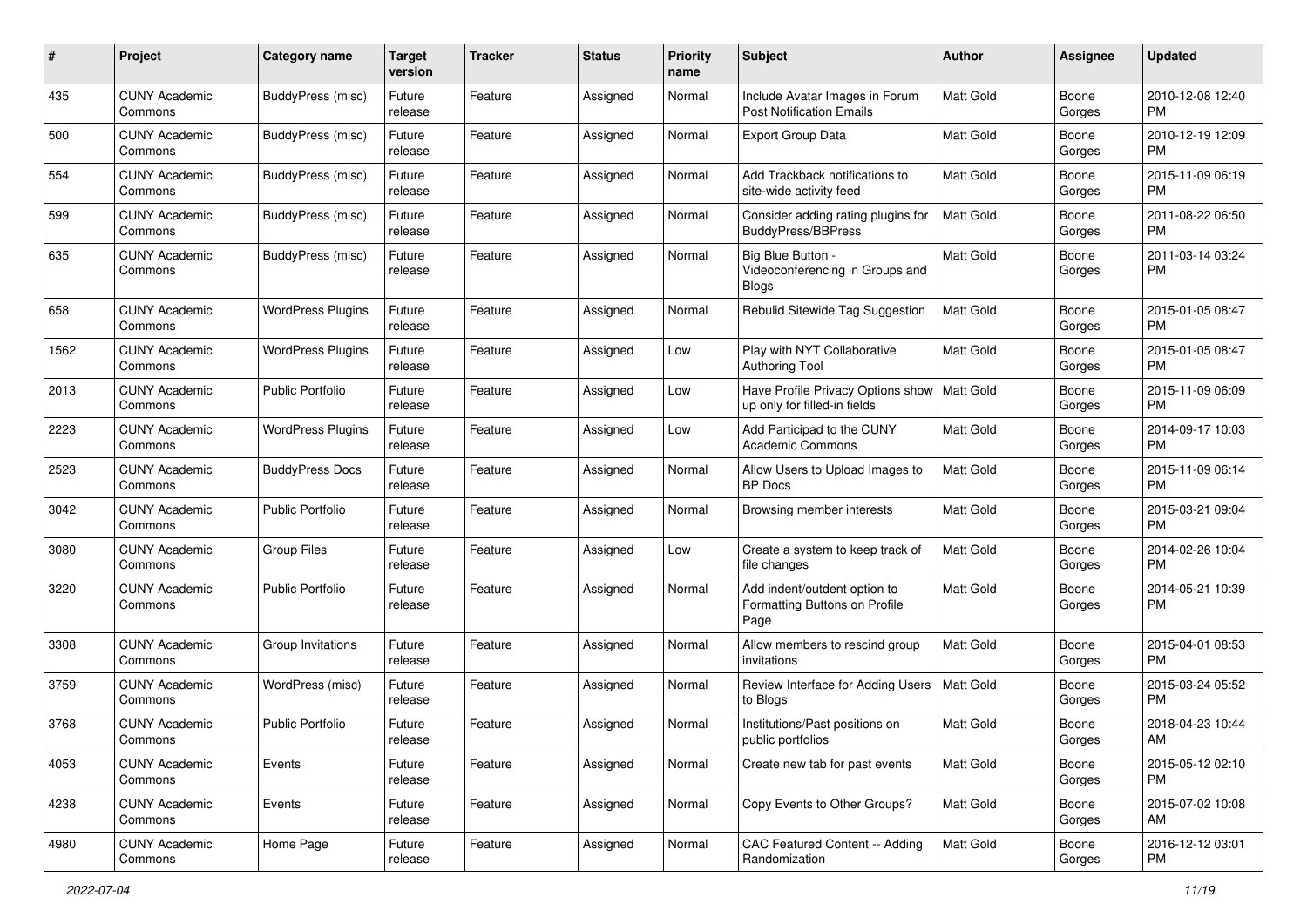| #     | Project                         | <b>Category name</b>       | <b>Target</b><br>version | <b>Tracker</b> | <b>Status</b>        | <b>Priority</b><br>name | <b>Subject</b>                                                                        | <b>Author</b>    | Assignee          | <b>Updated</b>                |
|-------|---------------------------------|----------------------------|--------------------------|----------------|----------------------|-------------------------|---------------------------------------------------------------------------------------|------------------|-------------------|-------------------------------|
| 5696  | <b>CUNY Academic</b><br>Commons | Events                     | Future<br>release        | Feature        | Assigned             | Normal                  | Events Calendar - display options<br>calendar aggregation                             | <b>Matt Gold</b> | Boone<br>Gorges   | 2016-10-13 11:44<br>AM        |
| 8756  | <b>CUNY Academic</b><br>Commons | Group Blogs                | Future<br>release        | Feature        | Hold                 | Normal                  | Connect multiple blogs to one<br>group?                                               | Matt Gold        | Boone<br>Gorges   | 2017-09-30 10:42<br>AM        |
| 8836  | <b>CUNY Academic</b><br>Commons | Blogs (BuddyPress)         | Future<br>release        | Feature        | Assigned             | Normal                  | Redesign site launch process                                                          | <b>Matt Gold</b> | Boone<br>Gorges   | 2019-10-03 02:49<br><b>PM</b> |
| 8900  | <b>CUNY Academic</b><br>Commons | Accessibility              | Future<br>release        | Feature        | Assigned             | Normal                  | Look into tools to enforce<br>accessibility in WP environment                         | Matt Gold        | Boone<br>Gorges   | 2022-04-26 11:59<br>AM        |
| 8901  | <b>CUNY Academic</b><br>Commons | Accessibility              | Future<br>release        | Feature        | Assigned             | Normal                  | Theme analysis for accessibility                                                      | Matt Gold        | Boone<br>Gorges   | 2022-04-26 11:59<br>AM        |
| 9947  | <b>CUNY Academic</b><br>Commons | <b>WordPress Plugins</b>   | Future<br>release        | Feature        | Reporter<br>Feedback | Normal                  | Install H5P quiz plugin                                                               | <b>Matt Gold</b> | Boone<br>Gorges   | 2018-09-11 11:01<br>AM        |
| 15604 | <b>CUNY Academic</b><br>Commons | <b>Email Notifications</b> | Future<br>release        | Feature        | Assigned             | Normal                  | <b>Restructure Commons Group</b><br>Digest Email Messages                             | <b>Matt Gold</b> | Boone<br>Gorges   | 2022-05-26 10:45<br>AM        |
| 365   | <b>CUNY Academic</b><br>Commons | WordPress (misc)           | Future<br>release        | Feature        | Assigned             | Normal                  | <b>Create Mouseover Tooltips</b><br>throughout Site                                   | <b>Matt Gold</b> | Chris Stein       | 2015-11-09 06:18<br><b>PM</b> |
| 1544  | <b>CUNY Academic</b><br>Commons | Groups (misc)              | Future<br>release        | Feature        | Reporter<br>Feedback | Normal                  | Group Filtering and Sorting                                                           | Matt Gold        | Chris Stein       | 2019-03-01 02:25<br><b>PM</b> |
| 3354  | <b>CUNY Academic</b><br>Commons | Group Files                | Future<br>release        | Feature        | Assigned             | Low                     | Allow Group Download of Multiple<br><b>Selected Files</b>                             | <b>Matt Gold</b> | Chris Stein       | 2014-08-01 08:50<br>AM        |
| 3770  | <b>CUNY Academic</b><br>Commons | <b>Public Portfolio</b>    | Future<br>release        | Feature        | Assigned             | Normal                  | Improve Layout/Formatting of<br>Positions Area on Public Portfolios                   | Matt Gold        | Chris Stein       | 2015-04-01 09:17<br><b>PM</b> |
| 9028  | <b>CUNY Academic</b><br>Commons | Onboarding                 | Future<br>release        | Feature        | Assigned             | Normal                  | suggest groups to new members<br>during the registration process                      | Matt Gold        | Chris Stein       | 2018-10-24 12:34<br><b>PM</b> |
| 412   | <b>CUNY Academic</b><br>Commons | <b>WordPress Themes</b>    | Future<br>release        | Feature        | Assigned             | Normal                  | <b>Featured Themes</b>                                                                | <b>Matt Gold</b> | Dominic<br>Giglio | 2015-01-05 08:44<br><b>PM</b> |
| 940   | <b>CUNY Academic</b><br>Commons | Redmine                    | Future<br>release        | Feature        | Assigned             | Low                     | Communication with users after<br>releases                                            | <b>Matt Gold</b> | Dominic<br>Giglio | 2012-09-09 04:36<br><b>PM</b> |
| 5955  | <b>CUNY Academic</b><br>Commons | Outreach                   | Future<br>release        | Feature        | Assigned             | Normal                  | Create auto-newsletter for<br>commons members                                         | Matt Gold        | Luke Waltzer      | 2016-08-30 10:34<br>AM        |
| 8837  | <b>CUNY Academic</b><br>Commons |                            | Not tracked              | Feature        | Assigned             | Normal                  | Create a form to request info from<br>people requesting premium<br>themes and plugins | <b>Matt Gold</b> | Marilyn<br>Weber  | 2017-11-14 03:35<br><b>PM</b> |
| 370   | <b>CUNY Academic</b><br>Commons | Registration               | Future<br>release        | Feature        | Assigned             | High                    | <b>Guest Accounts</b>                                                                 | <b>Matt Gold</b> | Matt Gold         | 2015-04-09 09:33<br><b>PM</b> |
| 3657  | <b>CUNY Academic</b><br>Commons | WordPress (misc)           | Not tracked              | Feature        | New                  | Normal                  | Create alert for GC email<br>addresses                                                | Matt Gold        | Matt Gold         | 2016-04-14 11:29<br><b>PM</b> |
| 8898  | <b>CUNY Academic</b><br>Commons | Social Paper               | Not tracked              | Feature        | Assigned             | Normal                  | Usage data on docs and social<br>paper                                                | <b>Matt Gold</b> | Matt Gold         | 2017-11-16 11:32<br>AM        |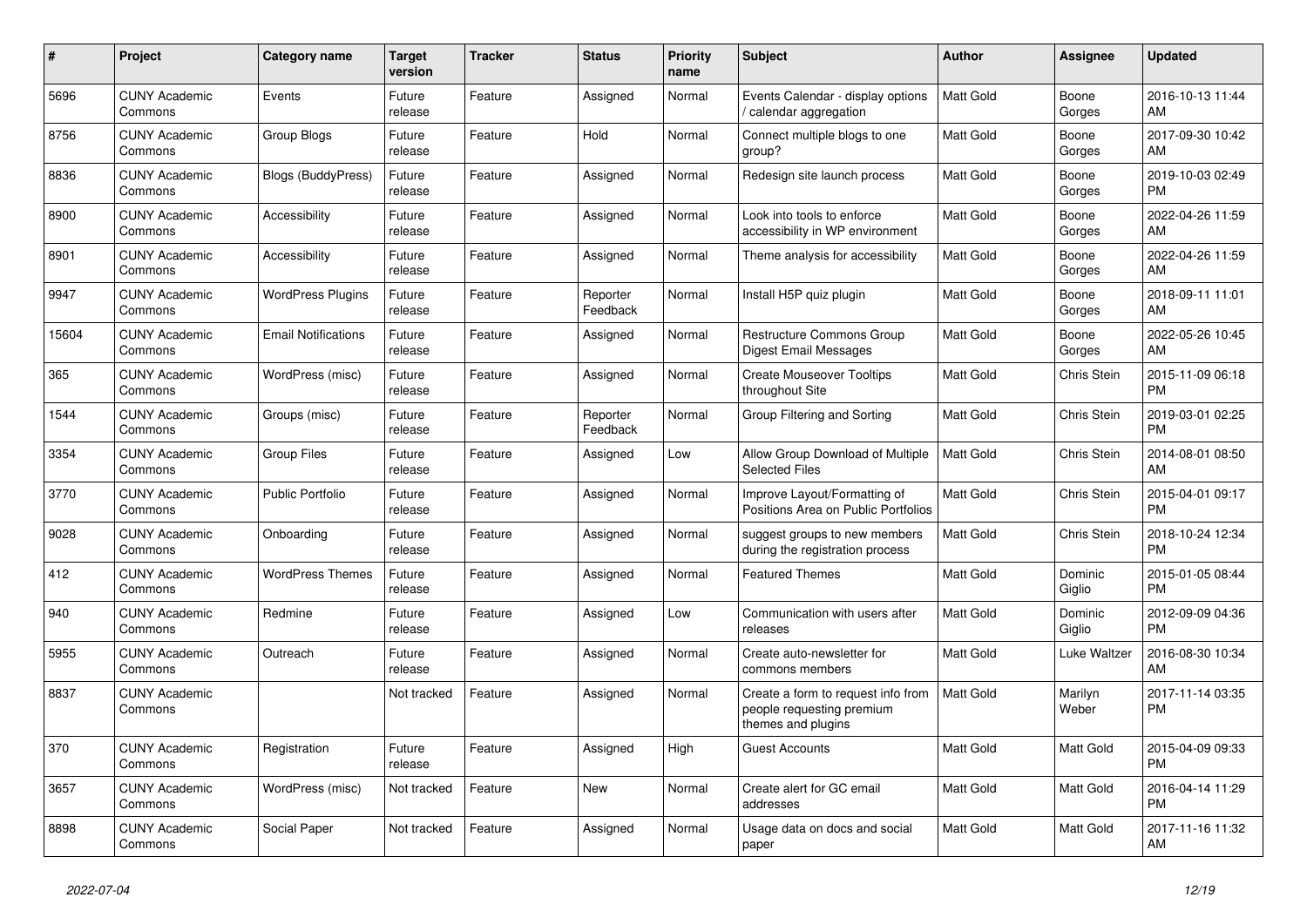| #     | Project                         | <b>Category name</b>       | <b>Target</b><br>version | <b>Tracker</b> | <b>Status</b>        | <b>Priority</b><br>name | Subject                                                                       | Author           | Assignee            | <b>Updated</b>                |
|-------|---------------------------------|----------------------------|--------------------------|----------------|----------------------|-------------------------|-------------------------------------------------------------------------------|------------------|---------------------|-------------------------------|
| 8902  | <b>CUNY Academic</b><br>Commons | Design                     | Not tracked              | Feature        | Assigned             | Normal                  | Report back on research on<br><b>BuddyPress themes</b>                        | <b>Matt Gold</b> | Michael Smith       | 2017-11-10 12:31<br>PM        |
| 333   | <b>CUNY Academic</b><br>Commons | <b>Email Notifications</b> | Future<br>release        | Feature        | Assigned             | Low                     | Delay Forum Notification Email<br>Delivery Until After Editing Period<br>Ends | <b>Matt Gold</b> | Raymond<br>Hoh      | 2015-11-09 06:01<br>PM        |
| 1192  | <b>CUNY Academic</b><br>Commons | <b>Group Files</b>         | Future<br>release        | Feature        | Assigned             | Low                     | When posting group files, allow<br>users to add a category without<br>saving  | <b>Matt Gold</b> | Raymond<br>Hoh      | 2015-11-09 05:53<br><b>PM</b> |
| 3517  | <b>CUNY Academic</b><br>Commons | My Commons                 | Future<br>release        | Feature        | Assigned             | Normal                  | Mute/Unmute My Commons<br>updates                                             | <b>Matt Gold</b> | Raymond<br>Hoh      | 2015-11-09 01:19<br><b>PM</b> |
| 3536  | <b>CUNY Academic</b><br>Commons | My Commons                 | Future<br>release        | Feature        | Assigned             | Normal                  | Infinite Scroll on My Commons<br>page                                         | Matt Gold        | Raymond<br>Hoh      | 2015-04-13 04:42<br><b>PM</b> |
| 3662  | <b>CUNY Academic</b><br>Commons | <b>SEO</b>                 | Future<br>release        | Feature        | Assigned             | Normal                  | Duplicate Content/SEO/Google<br>issues                                        | Matt Gold        | Raymond<br>Hoh      | 2015-04-13 04:37<br><b>PM</b> |
| 5016  | <b>CUNY Academic</b><br>Commons | Events                     | Future<br>release        | Feature        | Assigned             | Low                     | Allow comments to be posted on<br>events                                      | <b>Matt Gold</b> | Raymond<br>Hoh      | 2019-03-01 02:23<br><b>PM</b> |
| 7115  | <b>CUNY Academic</b><br>Commons | Groups (misc)              | Future<br>release        | Feature        | Reporter<br>Feedback | Normal                  | make licensing info clear during<br>group creation                            | Matt Gold        | Raymond<br>Hoh      | 2020-12-08 11:32<br>AM.       |
| 8976  | <b>CUNY Academic</b><br>Commons | Reply By Email             | Not tracked              | Feature        | Assigned             | Normal                  | Package RBE new topics posting?                                               | <b>Matt Gold</b> | Raymond<br>Hoh      | 2017-12-04 02:34<br><b>PM</b> |
| 10659 | <b>CUNY Academic</b><br>Commons | Group Forums               | Future<br>release        | Feature        | Assigned             | Normal                  | Post to multiple groups via email                                             | <b>Matt Gold</b> | Raymond<br>Hoh      | 2018-11-15 12:54<br>AM        |
| 497   | <b>CUNY Academic</b><br>Commons | <b>WordPress Plugins</b>   | Future<br>release        | Feature        | Assigned             | Normal                  | Drag and Drop Ordering on<br>Gallery Post Plugin                              | Matt Gold        | Ron Rennick         | 2015-11-09 06:18<br><b>PM</b> |
| 310   | <b>CUNY Academic</b><br>Commons | BuddyPress (misc)          | Future<br>release        | Feature        | Assigned             | Low                     | Friend Request Email                                                          | Matt Gold        | Samantha<br>Raddatz | 2015-11-09 05:08<br><b>PM</b> |
| 653   | <b>CUNY Academic</b><br>Commons | Group Blogs                | Future<br>release        | Feature        | Assigned             | Normal                  | Redesign Integration of Groups<br>and Blogs                                   | <b>Matt Gold</b> | Samantha<br>Raddatz | 2015-11-09 05:40<br><b>PM</b> |
| 1105  | <b>CUNY Academic</b><br>Commons | WordPress (misc)           | Future<br>release        | Feature        | Assigned             | Normal                  | Rephrase Blog Privacy Options                                                 | <b>Matt Gold</b> | Samantha<br>Raddatz | 2015-11-09 06:19<br><b>PM</b> |
| 1456  | <b>CUNY Academic</b><br>Commons | Group Invitations          | Future<br>release        | Feature        | Reporter<br>Feedback | Low                     | Invite to Group Button from Profile<br>Field                                  | Matt Gold        | Samantha<br>Raddatz | 2015-11-09 05:59<br><b>PM</b> |
| 6115  | <b>CUNY Academic</b><br>Commons | Publicity                  | Not tracked              | Feature        | Assigned             | Normal                  | create digital signage for GC                                                 | Matt Gold        | scott voth          | 2016-10-11 10:09<br>PM        |
| 5316  | <b>CUNY Academic</b><br>Commons | User Experience            | Future<br>release        | Feature        | Assigned             | Normal                  | Prompt user email address<br>updates                                          | Matt Gold        | Stephen Real        | 2016-12-21 03:30<br><b>PM</b> |
| 3090  | <b>CUNY Academic</b><br>Commons | Twitter page               | Future<br>release        | Feature        | Assigned             | Normal                  | Prevent Retweets from showing<br>up on Commons twitter page                   | Matt Gold        | <b>Tahir Butt</b>   | 2016-10-24 11:31<br>AM        |
| 6426  | <b>CUNY Academic</b><br>Commons | Spam/Spam<br>Prevention    | Future<br>release        | Feature        | Assigned             | Normal                  | Force captcha on all comments?                                                | <b>Matt Gold</b> | <b>Tahir Butt</b>   | 2016-10-24 02:06<br>PM        |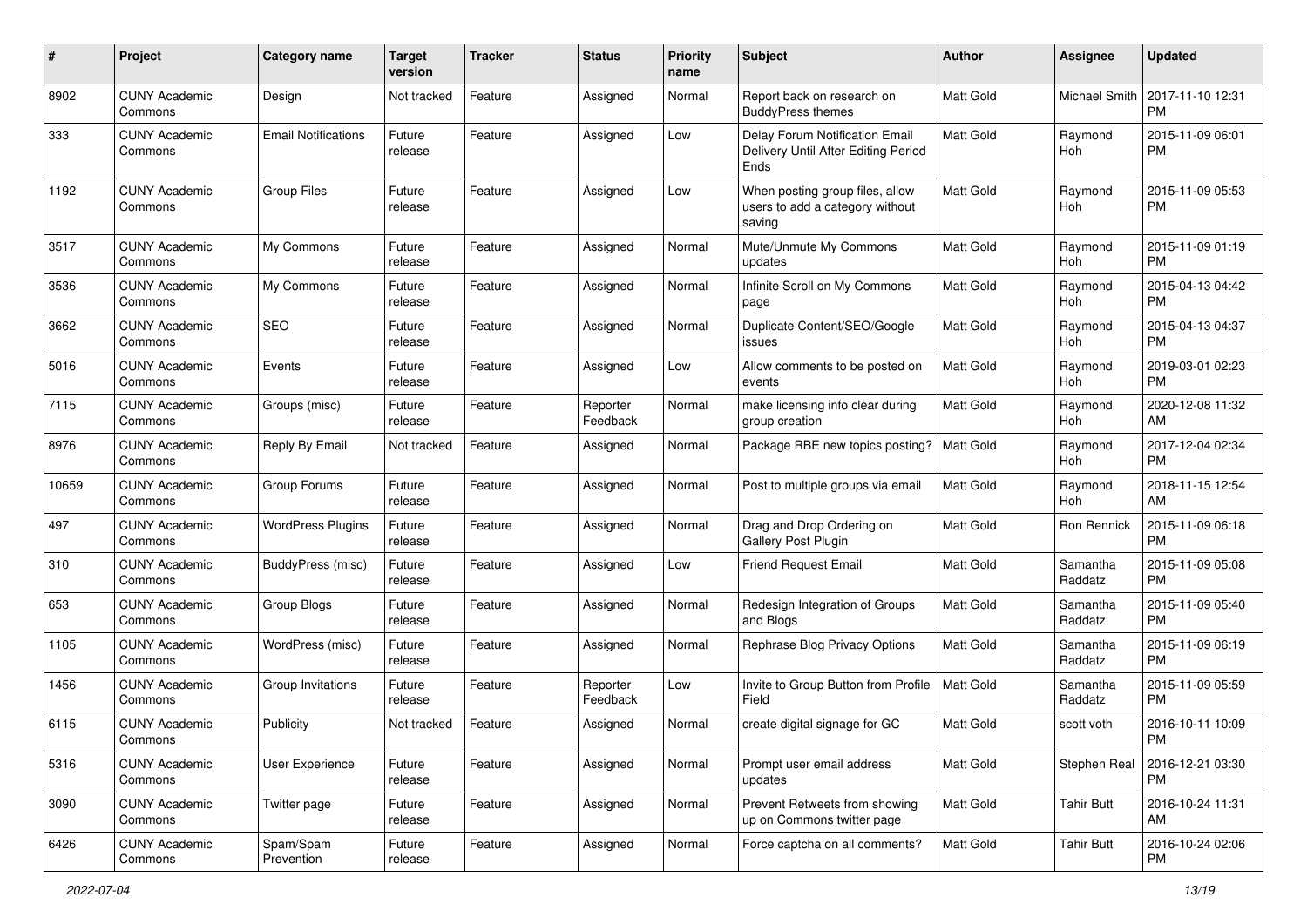| #     | Project                         | <b>Category name</b>     | <b>Target</b><br>version | <b>Tracker</b> | <b>Status</b>        | Priority<br>name | <b>Subject</b>                                                                                                                               | <b>Author</b>           | <b>Assignee</b>     | <b>Updated</b>                |
|-------|---------------------------------|--------------------------|--------------------------|----------------|----------------------|------------------|----------------------------------------------------------------------------------------------------------------------------------------------|-------------------------|---------------------|-------------------------------|
| 5581  | <b>CUNY Academic</b><br>Commons | Analytics                | Future<br>release        | Feature        | Assigned             | Normal           | Explore alternatives to Google<br>Analytics                                                                                                  | <b>Matt Gold</b>        | Valerie<br>Townsend | 2020-04-17 03:12<br><b>PM</b> |
| 481   | <b>CUNY Academic</b><br>Commons | Groups (misc)            | Future<br>release        | Feature        | Assigned             | Normal           | ability to archive inactive groups<br>and blogs                                                                                              | Michael Mandiberg       | Samantha<br>Raddatz | 2015-11-09 05:56<br><b>PM</b> |
| 9908  | <b>CUNY Academic</b><br>Commons |                          | Not tracked              | Feature        | New                  | Normal           | Is it possible to send email<br>updates to users (or an email<br>address not on the list) for only a<br>single page AFTER being<br>prompted? | <b>Michael Shields</b>  | scott voth          | 2018-06-11 01:34<br><b>PM</b> |
| 3458  | <b>CUNY Academic</b><br>Commons | Groups (misc)            | Future<br>release        | Feature        | Assigned             | Normal           | Filter Members of Group by<br>Campus                                                                                                         | Michael Smith           | Samantha<br>Raddatz | 2014-09-26 08:32<br><b>PM</b> |
| 2753  | <b>CUNY Academic</b><br>Commons | <b>Public Portfolio</b>  | Future<br>release        | Feature        | New                  | Normal           | Create actual actual tagification in<br>academic interests and other<br>fields                                                               | Micki Kaufman           | Boone<br>Gorges     | 2015-01-05 08:52<br><b>PM</b> |
| 2754  | <b>CUNY Academic</b><br>Commons | Design                   | Future<br>release        | Feature        | Assigned             | Normal           | Determine strategy for CAC logo<br>handling in top header                                                                                    | Micki Kaufman           | Chris Stein         | 2015-01-05 08:53<br><b>PM</b> |
| 3475  | <b>CUNY Academic</b><br>Commons | Events                   | Future<br>release        | Feature        | Assigned             | Normal           | Request to add plugin to<br>streamline room<br>booking/appointment booking                                                                   | Naomi Barrettara        | Boone<br>Gorges     | 2014-12-01 05:14<br><b>PM</b> |
| 11077 | <b>CUNY Academic</b><br>Commons | Events                   | Not tracked              | Feature        | Reporter<br>Feedback | Normal           | Show event category description<br>in event list view                                                                                        | Raffi<br>Khatchadourian |                     | 2019-02-12 10:38<br><b>PM</b> |
| 16290 | <b>CUNY Academic</b><br>Commons |                          |                          | Feature        | Reporter<br>Feedback | Normal           | Add Table Of Contents Block<br>plug-in                                                                                                       | Raffi<br>Khatchadourian |                     | 2022-06-24 10:26<br>AM        |
| 16314 | <b>CUNY Academic</b><br>Commons | <b>WordPress Plugins</b> |                          | Feature        | New                  | Normal           | Install Multicollab plug-in?                                                                                                                 | Raffi<br>Khatchadourian |                     | 2022-06-29 03:44<br><b>PM</b> |
| 9420  | <b>CUNY Academic</b><br>Commons | cuny.is                  | Not tracked              | Feature        | <b>New</b>           | Normal           | Request for http://cuny.is/streams                                                                                                           | Raffi<br>Khatchadourian | Marilyn<br>Weber    | 2018-04-02 10:08<br>AM        |
| 8498  | <b>CUNY Academic</b><br>Commons | <b>WordPress Plugins</b> | Future<br>release        | Feature        | New                  | Low              | <b>Gravity Forms Email Users</b>                                                                                                             | Raffi<br>Khatchadourian | Matt Gold           | 2017-10-13 12:58<br><b>PM</b> |
| 58    | <b>CUNY Academic</b><br>Commons | BuddyPress (misc)        | Future<br>release        | Feature        | Assigned             | Low              | Make member search sortable by<br>last name                                                                                                  | Roberta Brody           | Boone<br>Gorges     | 2010-08-26 02:38<br>PM.       |
| 585   | <b>CUNY Academic</b><br>Commons | Group Forums             | Future<br>release        | Feature        | Assigned             | Normal           | Merge Forum Topics                                                                                                                           | Sarah Morgano           | Boone<br>Gorges     | 2011-07-06 04:11<br>PM.       |
| 1888  | <b>CUNY Academic</b><br>Commons | Home Page                | Future<br>release        | Feature        | Assigned             | Normal           | Refactor BP MPO Activity Filter to<br>support proper pagination                                                                              | Sarah Morgano           | Boone<br>Gorges     | 2014-05-01 07:11<br><b>PM</b> |
| 11860 | <b>CUNY Academic</b><br>Commons | Registration             | Future<br>release        | Feature        | New                  | Normal           | Ensure Students Are Aware They<br>Can Use Aliases At Registration                                                                            | scott voth              |                     | 2019-09-24 08:46<br>AM        |
| 519   | <b>CUNY Academic</b><br>Commons | <b>BuddyPress Docs</b>   | Future<br>release        | Feature        | Assigned             | Low              | TOC for individual docs - for new<br>BP "wiki-like" plugin                                                                                   | scott voth              | Boone<br>Gorges     | 2015-11-09 05:54<br>PM.       |
| 10226 | <b>CUNY Academic</b><br>Commons | Courses                  | Future<br>release        | Feature        | New                  | Normal           | Add "My Courses" to drop down<br>list                                                                                                        | scott voth              | Boone<br>Gorges     | 2021-11-19 12:42<br>PM        |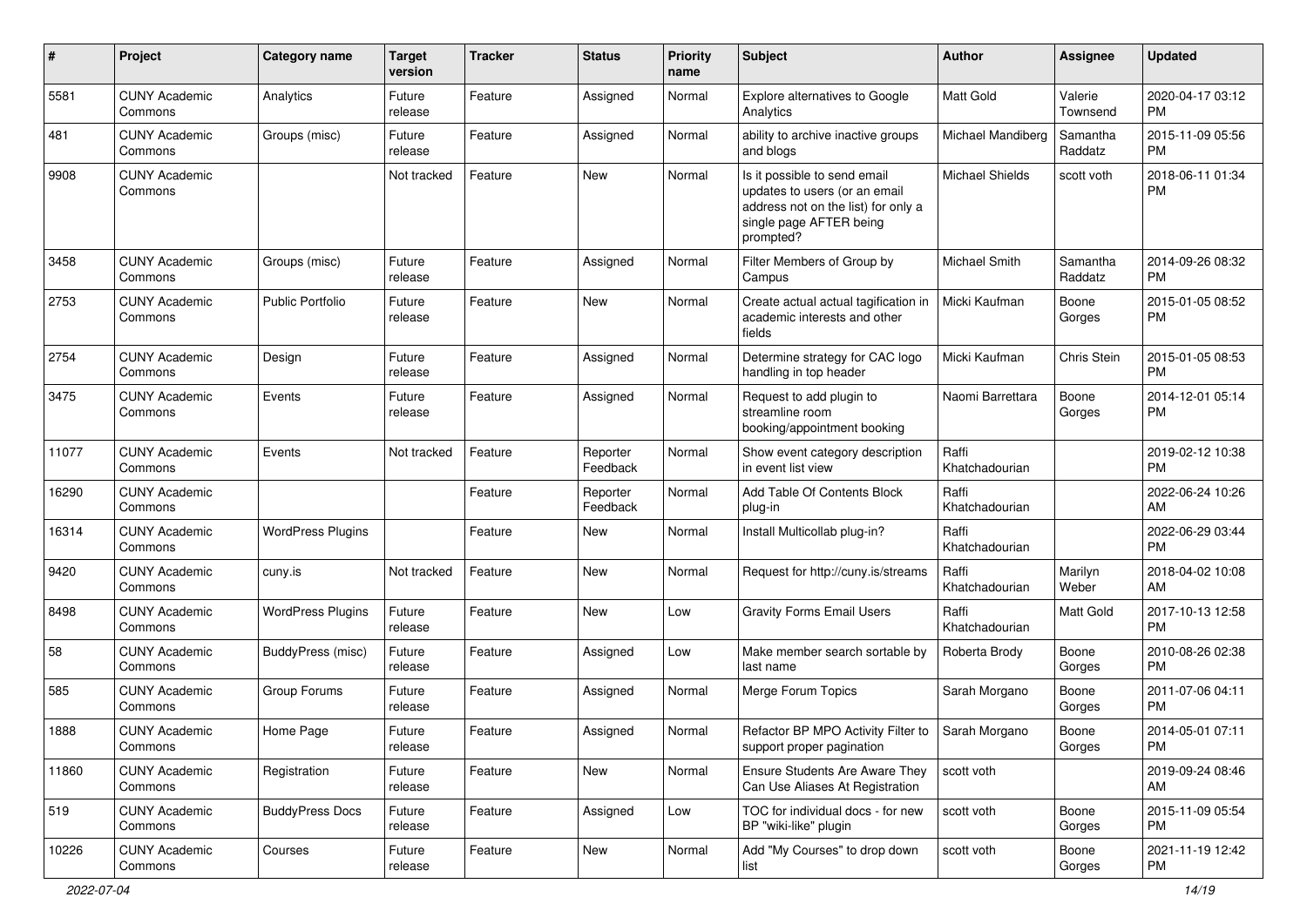| $\#$  | Project                         | <b>Category name</b>     | <b>Target</b><br>version | <b>Tracker</b> | <b>Status</b> | <b>Priority</b><br>name | Subject                                                                                                      | Author                  | <b>Assignee</b>     | <b>Updated</b>                |
|-------|---------------------------------|--------------------------|--------------------------|----------------|---------------|-------------------------|--------------------------------------------------------------------------------------------------------------|-------------------------|---------------------|-------------------------------|
| 11531 | <b>CUNY Academic</b><br>Commons | Events                   | Future<br>release        | Feature        | <b>New</b>    | Normal                  | Main Events calendar should<br>include non-public events that<br>user has access to                          | scott voth              | Boone<br>Gorges     | 2019-06-11 10:00<br>AM        |
| 10354 | <b>CUNY Academic</b><br>Commons | Public Portfolio         | Future<br>release        | Feature        | New           | Normal                  | Opt out of Having a Profile Page                                                                             | scott voth              | Chris Stein         | 2020-05-12 10:43<br>AM        |
| 14394 | <b>CUNY Academic</b><br>Commons |                          | Not tracked              | Feature        | New           | Normal                  | Commons News Site - redesign                                                                                 | scott voth              | scott voth          | 2021-09-14 10:46<br>AM        |
| 10368 | <b>CUNY Academic</b><br>Commons |                          | Future<br>release        | Feature        | Assigned      | Normal                  | Use ORCID data to populate<br>academic profile page                                                          | Stephen Francoeur       | Boone<br>Gorges     | 2018-09-25 01:53<br><b>PM</b> |
| 9643  | <b>CUNY Academic</b><br>Commons | Publicity                | Not tracked              | Feature        | <b>New</b>    | Normal                  | Create a page on the Commons<br>for logos etc.                                                               | Stephen Real            | Stephen Real        | 2018-04-24 10:53<br>AM        |
| 5679  | <b>CUNY Academic</b><br>Commons | Analytics                | Not tracked              | Feature        | <b>New</b>    | Normal                  | Logged In Users for GA                                                                                       | Valerie Townsend        | Valerie<br>Townsend | 2016-06-11 09:49<br>AM        |
| 4388  | <b>CUNY Academic</b><br>Commons | WordPress (misc)         | Future<br>release        | Bug            | Assigned      | Normal                  | Repeated request for<br>authentication.                                                                      | Alice.Lynn<br>McMichael | Raymond<br>Hoh      | 2015-08-11 07:35<br><b>PM</b> |
| 5488  | <b>CUNY Academic</b><br>Commons | Social Paper             | Future<br>release        | Bug            | <b>New</b>    | Normal                  | Add a "last edited by" field to<br>Social Paper group directories                                            | <b>Boone Gorges</b>     |                     | 2016-04-21 10:05<br><b>PM</b> |
| 11024 | <b>CUNY Academic</b><br>Commons | WordPress (misc)         | Future<br>release        | Bug            | <b>New</b>    | Normal                  | Subsites should not show "you<br>should update your .htaccess<br>now" notice after permalink setting<br>save | <b>Boone Gorges</b>     |                     | 2019-01-28 01:35<br><b>PM</b> |
| 11392 | <b>CUNY Academic</b><br>Commons |                          | Future<br>release        | Bug            | <b>New</b>    | Normal                  | Migrate users away from<br><b>StatPress</b>                                                                  | <b>Boone Gorges</b>     |                     | 2019-04-23 03:53<br><b>PM</b> |
| 12436 | <b>CUNY Academic</b><br>Commons |                          | Not tracked              | Bug            | Assigned      | Normal                  | Nightly system downtime                                                                                      | <b>Boone Gorges</b>     |                     | 2020-08-01 09:30<br>AM        |
| 7022  | <b>CUNY Academic</b><br>Commons | Announcements            | Future<br>release        | <b>Bug</b>     | New           | Normal                  | Sitewide announcements should<br>be displayed on, and dismissable<br>from, mapped domains                    | <b>Boone Gorges</b>     | Boone<br>Gorges     | 2018-03-22 10:18<br>AM        |
| 7663  | <b>CUNY Academic</b><br>Commons | Social Paper             | Future<br>release        | <b>Bug</b>     | <b>New</b>    | Normal                  | Social Paper notifications not<br>formatted correctly on secondary<br>sites                                  | <b>Boone Gorges</b>     | Boone<br>Gorges     | 2018-04-16 03:52<br><b>PM</b> |
| 9926  | <b>CUNY Academic</b><br>Commons | <b>WordPress Plugins</b> | Future<br>release        | Bug            | <b>New</b>    | Normal                  | twitter-mentions-as-comments<br>cron jobs can run long                                                       | <b>Boone Gorges</b>     | Boone<br>Gorges     | 2018-10-24 12:34<br><b>PM</b> |
| 10794 | <b>CUNY Academic</b><br>Commons | Performance              | Not tracked              | <b>Bug</b>     | New           | Normal                  | Memcached connection<br>occasionally breaks                                                                  | <b>Boone Gorges</b>     | Boone<br>Gorges     | 2018-12-06 03:30<br>PM        |
| 14987 | <b>CUNY Academic</b><br>Commons | <b>WordPress Plugins</b> | Future<br>release        | Bug            | New           | Normal                  | Elementor update causes<br>database freeze-up                                                                | <b>Boone Gorges</b>     | Boone<br>Gorges     | 2021-11-29 12:02<br><b>PM</b> |
| 13331 | <b>CUNY Academic</b><br>Commons | Site cloning             | Future<br>release        | Bug            | New           | Normal                  | Combine Site Template and Clone<br>operations                                                                | Boone Gorges            | Jeremy Felt         | 2021-11-19 12:39<br><b>PM</b> |
| 6749  | <b>CUNY Academic</b><br>Commons | Events                   | Future<br>release        | <b>Bug</b>     | New           | Low                     | BPEO iCal request can trigger<br>very large number of DB queries                                             | <b>Boone Gorges</b>     | Raymond<br>Hoh      | 2016-11-15 10:09<br>PM        |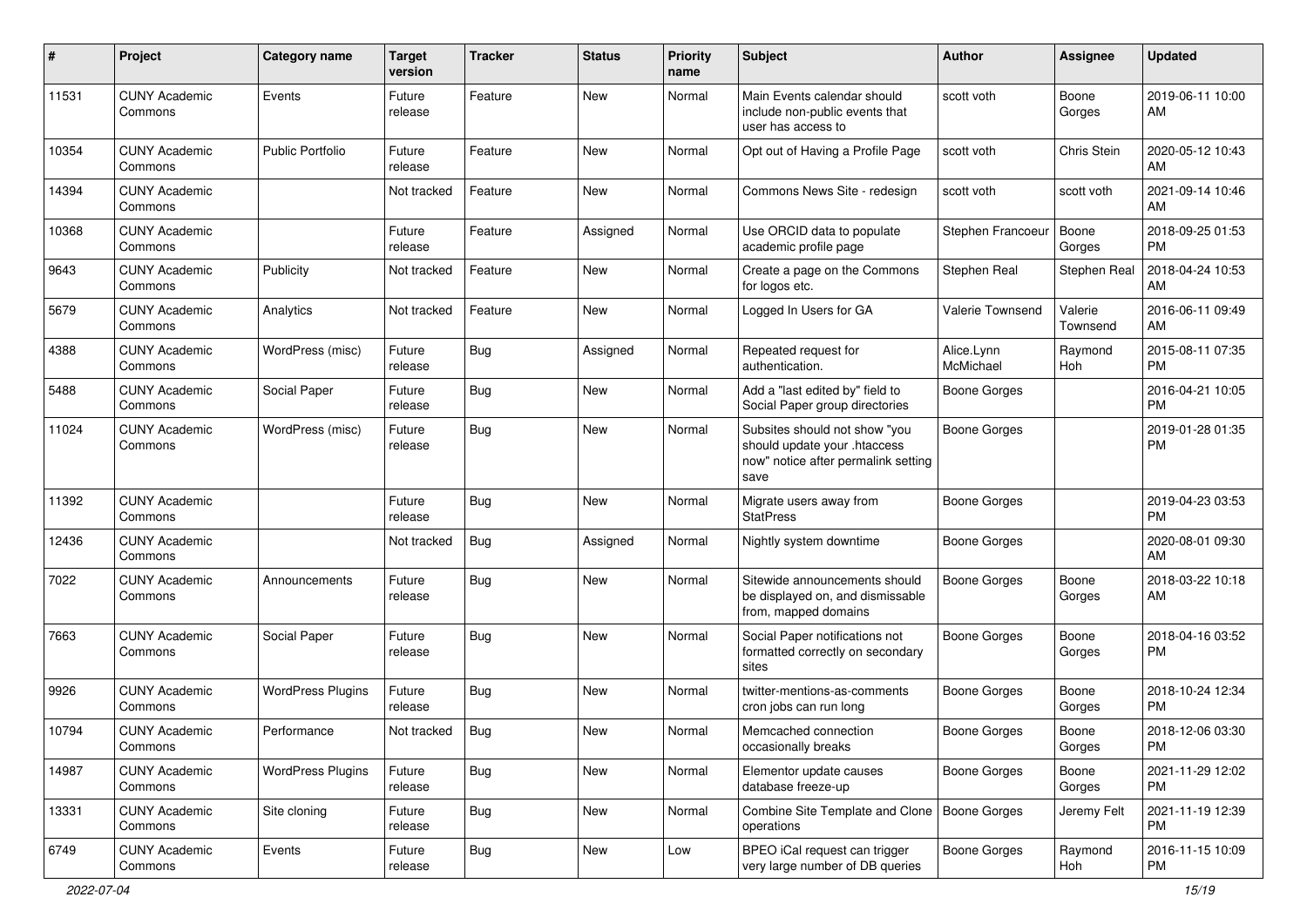| #     | <b>Project</b>                  | Category name            | <b>Target</b><br>version | <b>Tracker</b> | <b>Status</b>        | <b>Priority</b><br>name | <b>Subject</b>                                                               | <b>Author</b> | Assignee            | <b>Updated</b>                |
|-------|---------------------------------|--------------------------|--------------------------|----------------|----------------------|-------------------------|------------------------------------------------------------------------------|---------------|---------------------|-------------------------------|
| 13457 | <b>CUNY Academic</b><br>Commons | Group Forums             | 2.0.3                    | <b>Bug</b>     | New                  | High                    | Forum post not sending<br>notifications                                      | Filipa Calado | Raymond<br>Hoh      | 2022-06-29 11:32<br>AM        |
| 11649 | <b>CUNY Academic</b><br>Commons | <b>WordPress Plugins</b> | 2.0.3                    | Bug            | In Progress          | Normal                  | CC license displayed on every<br>page                                        | Gina Cherry   | Raymond<br>Hoh      | 2022-06-29 11:32<br>AM        |
| 6755  | <b>CUNY Academic</b><br>Commons | WordPress (misc)         | Future<br>release        | Bug            | <b>New</b>           | Normal                  | Cannot Deactivate Plugin                                                     | Laura Kane    |                     | 2016-11-16 01:12<br><b>PM</b> |
| 11415 | <b>CUNY Academic</b><br>Commons | <b>WordPress Plugins</b> | Not tracked              | Bug            | Reporter<br>Feedback | Normal                  | <b>Blog Subscriptions in Jetpack</b>                                         | Laurie Hurson |                     | 2019-05-14 10:34<br>AM        |
| 14936 | <b>CUNY Academic</b><br>Commons |                          |                          | Bug            | New                  | Normal                  | Commons websites blocked by<br>SPS campus network                            | Laurie Hurson |                     | 2021-11-03 03:57<br><b>PM</b> |
| 14940 | <b>CUNY Academic</b><br>Commons |                          |                          | Bug            | New                  | Normal                  | Discrepancy between Commons<br>profile "sites" and actual # of sites         | Laurie Hurson |                     | 2021-11-08 11:09<br>AM        |
| 15757 | <b>CUNY Academic</b><br>Commons |                          |                          | Bug            | <b>New</b>           | Normal                  | Members # do not match                                                       | Laurie Hurson |                     | 2022-03-30 04:52<br><b>PM</b> |
| 9289  | <b>CUNY Academic</b><br>Commons | <b>WordPress Plugins</b> | Future<br>release        | Bug            | Reporter<br>Feedback | Normal                  | Email Users Plugin                                                           | Laurie Hurson | Boone<br>Gorges     | 2018-10-24 12:34<br><b>PM</b> |
| 12438 | <b>CUNY Academic</b><br>Commons | Courses                  | Not tracked              | Bug            | New                  | Normal                  | Site appearing twice                                                         | Laurie Hurson | Boone<br>Gorges     | 2020-02-18 01:34<br><b>PM</b> |
| 16199 | <b>CUNY Academic</b><br>Commons | <b>Directories</b>       | 2.0.3                    | Bug            | <b>New</b>           | Normal                  | Removed "Semester" Filter from<br><b>Courses Directory</b>                   | Laurie Hurson | Boone<br>Gorges     | 2022-06-29 11:32<br>AM        |
| 11879 | <b>CUNY Academic</b><br>Commons |                          | Not tracked              | Bug            | New                  | Normal                  | Hypothesis comments appearing<br>on multiple, different pdfs across<br>blogs | Laurie Hurson | Laurie Hurson       | 2019-09-19 02:39<br><b>PM</b> |
| 9060  | <b>CUNY Academic</b><br>Commons | Commons In A Box         | Not tracked              | Bug            | Hold                 | Normal                  | Problems with CBox image library<br>/ upload                                 | Lisa Rhody    | Raymond<br>Hoh      | 2018-01-10 03:26<br><b>PM</b> |
| 6356  | <b>CUNY Academic</b><br>Commons | <b>WordPress Plugins</b> | Future<br>release        | Bug            | Reporter<br>Feedback | Low                     | Should Subscribe2 be<br>deprecated?                                          | Luke Waltzer  |                     | 2017-03-20 12:20<br><b>PM</b> |
| 7981  | <b>CUNY Academic</b><br>Commons | Social Paper             | Future<br>release        | Bug            | New                  | Normal                  | Social Paper comments should<br>not go to spam                               | Luke Waltzer  | Boone<br>Gorges     | 2018-04-16 03:52<br><b>PM</b> |
| 5268  | <b>CUNY Academic</b><br>Commons | Group Forums             | Future<br>release        | Bug            | Assigned             | Normal                  | Long-time to post to multiple<br>groups                                      | Luke Waltzer  | Daniel Jones        | 2016-09-07 06:31<br><b>PM</b> |
| 6644  | <b>CUNY Academic</b><br>Commons |                          | Not tracked              | <b>Bug</b>     | Reporter<br>Feedback | High                    | White Screen at Login Pge                                                    | Luke Waltzer  | Raymond<br>Hoh      | 2016-11-21 10:34<br><b>PM</b> |
| 7928  | <b>CUNY Academic</b><br>Commons | Group Forums             | Not tracked              | <b>Bug</b>     | New                  | Normal                  | Duplicate Forum post                                                         | Luke Waltzer  | Raymond<br>Hoh      | 2017-04-11 09:27<br><b>PM</b> |
| 13430 | <b>CUNY Academic</b><br>Commons | Reply By Email           | Not tracked              | Bug            | <b>New</b>           | Normal                  | Delay in RBE                                                                 | Luke Waltzer  | Raymond<br>Hoh      | 2020-10-13 11:16<br>AM        |
| 5317  | <b>CUNY Academic</b><br>Commons | Group Blogs              | Not tracked              | Bug            | Reporter<br>Feedback | Normal                  | Notifications of New Post Didn't<br>Come                                     | Luke Waltzer  | Samantha<br>Raddatz | 2016-03-21 10:41<br><b>PM</b> |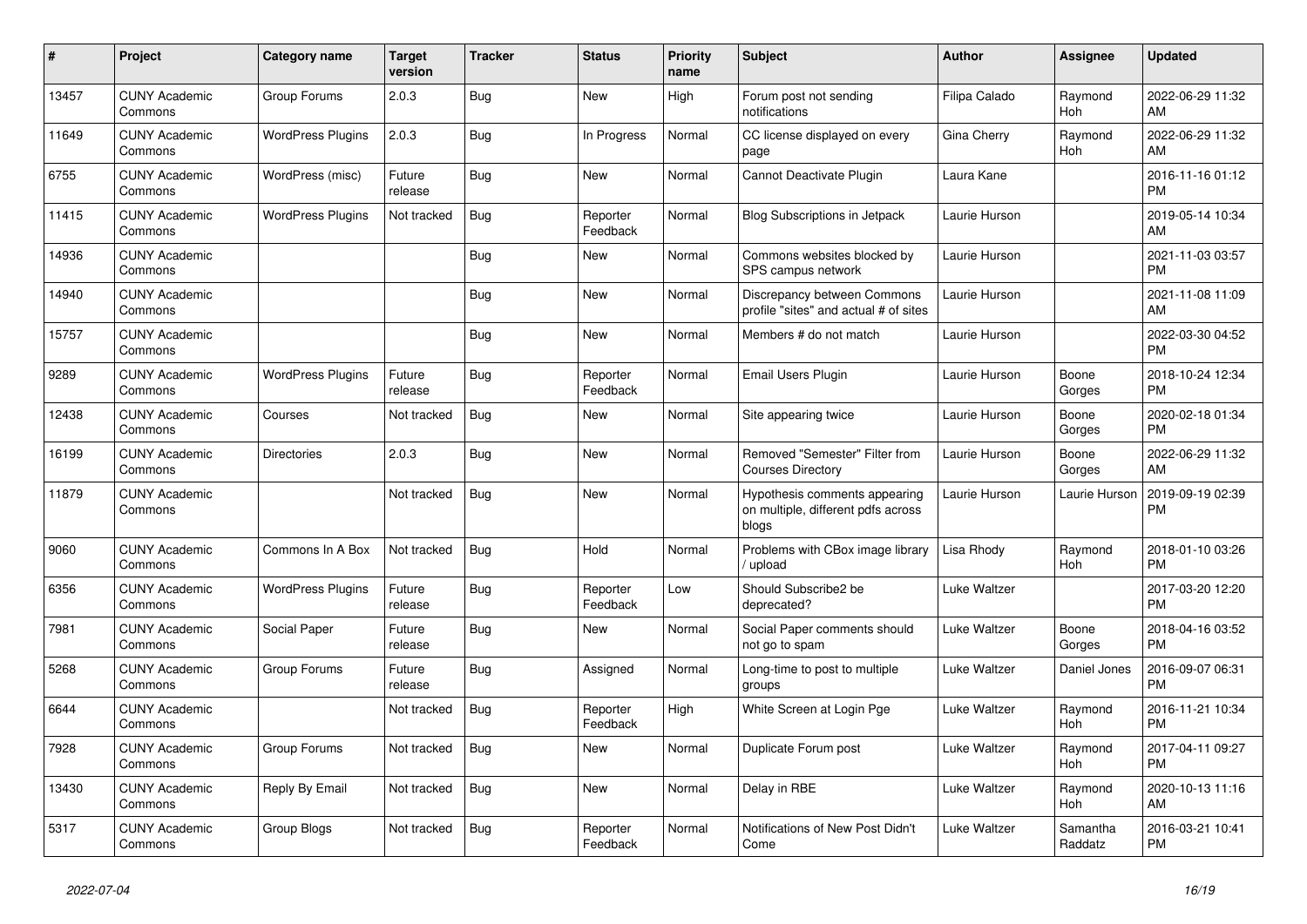| #     | Project                         | <b>Category name</b>       | <b>Target</b><br>version | <b>Tracker</b> | <b>Status</b>        | Priority<br>name | <b>Subject</b>                                                                                | <b>Author</b>    | <b>Assignee</b>     | <b>Updated</b>                |
|-------|---------------------------------|----------------------------|--------------------------|----------------|----------------------|------------------|-----------------------------------------------------------------------------------------------|------------------|---------------------|-------------------------------|
| 12360 | <b>CUNY Academic</b><br>Commons | <b>WordPress Themes</b>    | Not tracked              | Bug            | Reporter<br>Feedback | Normal           | site just says "DANTE We are<br>currently in maintenance mode,<br>please check back shortly." | Marilyn Weber    |                     | 2020-02-04 12:13<br>PM.       |
| 9835  | <b>CUNY Academic</b><br>Commons | Group Forums               | Future<br>release        | Bug            | Assigned             | Normal           | add a "like" function?                                                                        | Marilyn Weber    | <b>Erik Trainer</b> | 2018-06-05 01:49<br><b>PM</b> |
| 5282  | <b>CUNY Academic</b><br>Commons | Social Paper               | Future<br>release        | Bug            | New                  | Normal           | Replying via email directs to paper<br>but not individual comment.                            | Marilyn Weber    | Raymond<br>Hoh      | 2016-03-02 01:48<br><b>PM</b> |
| 11971 | <b>CUNY Academic</b><br>Commons | <b>Email Notifications</b> | Future<br>release        | Bug            | Reporter<br>Feedback | Low              | Pictures obscured in emailed post<br>notifications                                            | Marilyn Weber    | Raymond<br>Hoh      | 2019-11-21 01:14<br><b>PM</b> |
| 13328 | <b>CUNY Academic</b><br>Commons | Group Forums               | Not tracked              | Bug            | Reporter<br>Feedback | Normal           | cross-posting in two related<br>groups                                                        | Marilyn Weber    | Raymond<br>Hoh      | 2020-09-15 10:39<br><b>PM</b> |
| 2576  | <b>NYCDH Community</b><br>Site  |                            |                          | Bug            | Hold                 | Low              | Test Next Button in Javascript<br><b>Tutorial Under Activities</b>                            | Mark Newton      | Alex Gil            | 2013-05-18 02:55<br><b>PM</b> |
| 10769 | <b>CUNY Academic</b><br>Commons | <b>WordPress Themes</b>    | Not tracked              | Bug            | Reporter<br>Feedback | Normal           | 2011 Theme Sidebar                                                                            | Mark Webb        |                     | 2018-12-04 04:09<br><b>PM</b> |
| 11120 | <b>CUNY Academic</b><br>Commons | <b>WordPress Plugins</b>   | Not tracked              | Bug            | Reporter<br>Feedback | Normal           | Events Manager Events Not<br>Showing Up                                                       | Mark Webb        |                     | 2019-02-27 04:10<br><b>PM</b> |
| 10678 | <b>CUNY Academic</b><br>Commons |                            | Not tracked              | Bug            | Reporter<br>Feedback | High             | Newsletter Plugin Not Sending<br><b>Out Newsletters</b>                                       | Mark Webb        | Boone<br>Gorges     | 2019-09-16 09:38<br>PM.       |
| 10262 | <b>CUNY Academic</b><br>Commons |                            | Not tracked              | <b>Bug</b>     | Reporter<br>Feedback | Normal           | Newsletter Plugin: Broken Image<br>at Bottom of All Newsletters                               | Mark Webb        | Raymond<br>Hoh      | 2018-08-30 05:17<br><b>PM</b> |
| 3419  | <b>CUNY Academic</b><br>Commons | Group Invitations          | 1.6.14                   | <b>Bug</b>     | Testing<br>Required  | Normal           | Neatening the display of<br>messages on group requests                                        | Matt Gold        | Boone<br>Gorges     | 2014-09-01 09:29<br><b>PM</b> |
| 9979  | <b>CUNY Academic</b><br>Commons | <b>Email Notifications</b> | Not tracked              | Bug            | Reporter<br>Feedback | Normal           | Reports of slow email activation<br>emails                                                    | Matt Gold        | Boone<br>Gorges     | 2018-08-29 09:40<br><b>PM</b> |
| 10040 | <b>CUNY Academic</b><br>Commons | WordPress (misc)           | Not tracked              | Bug            | Reporter<br>Feedback | Normal           | User doesn't see full list of themes                                                          | <b>Matt Gold</b> | Boone<br>Gorges     | 2018-07-25 10:12<br>AM        |
| 13949 | <b>CUNY Academic</b><br>Commons |                            | Not tracked              | Bug            | New                  | Normal           | Continued debugging of runaway<br>MySQL connections                                           | <b>Matt Gold</b> | Boone<br>Gorges     | 2021-09-14 10:42<br>AM.       |
| 16307 | <b>CUNY Academic</b><br>Commons |                            |                          | <b>Bug</b>     | New                  | Normal           | Add brief messaging to<br>accept/decline group membership<br>requests                         | Matt Gold        | Boone<br>Gorges     | 2022-06-27 06:13<br><b>PM</b> |
| 2618  | <b>NYCDH Community</b><br>Site  |                            |                          | Bug            | Assigned             | Low              | Mark blogs as spam when created   Matt Gold<br>by users marked as spam                        |                  | Boone<br>Gorges     | 2013-06-09 11:38<br>PM        |
| 5691  | <b>CUNY Academic</b><br>Commons | <b>Blogs (BuddyPress)</b>  | Future<br>release        | Bug            | Assigned             | High             | Differing numbers on Sites display                                                            | Matt Gold        | Raymond<br>Hoh      | 2016-06-13 01:37<br>PM        |
| 6671  | <b>CUNY Academic</b><br>Commons | Reply By Email             | Not tracked              | Bug            | Assigned             | Normal           | "Post too often" RBE error<br>message                                                         | Matt Gold        | Raymond<br>Hoh      | 2016-11-11 09:55<br>AM        |
| 6995  | <b>CUNY Academic</b><br>Commons | Home Page                  | Not tracked              | Bug            | Assigned             | Normal           | member filter on homepage not<br>working                                                      | Matt Gold        | Raymond<br>Hoh      | 2016-12-11 09:46<br><b>PM</b> |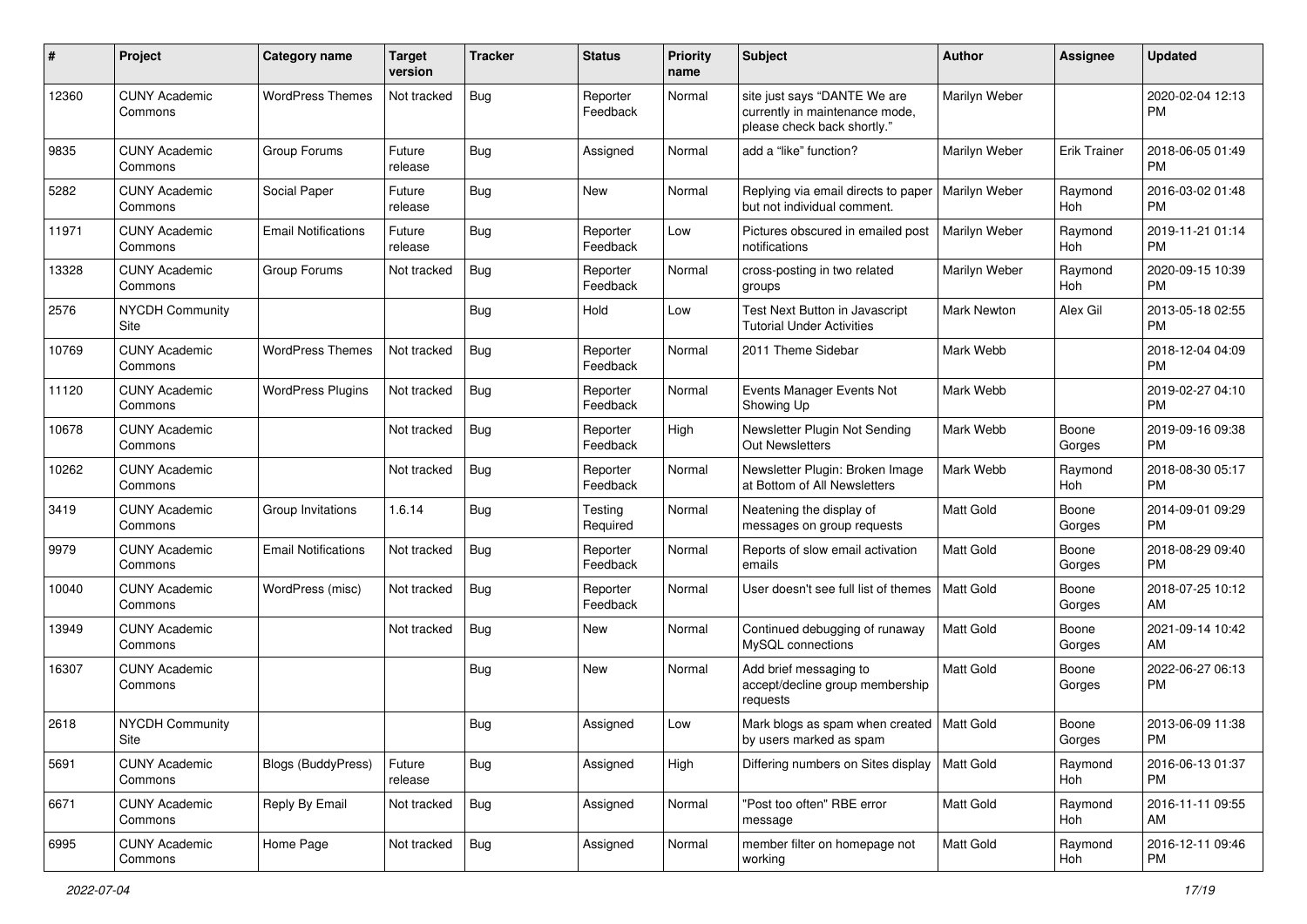| #     | Project                         | <b>Category name</b>     | <b>Target</b><br>version | <b>Tracker</b> | <b>Status</b>        | <b>Priority</b><br>name | <b>Subject</b>                                                                                  | <b>Author</b>           | <b>Assignee</b>     | <b>Updated</b>                |
|-------|---------------------------------|--------------------------|--------------------------|----------------|----------------------|-------------------------|-------------------------------------------------------------------------------------------------|-------------------------|---------------------|-------------------------------|
| 8991  | <b>CUNY Academic</b><br>Commons | Reply By Email           | Not tracked              | <b>Bug</b>     | Hold                 | Normal                  | RBE duplicate email message<br>issue                                                            | <b>Matt Gold</b>        | Raymond<br>Hoh      | 2018-02-18 08:53<br><b>PM</b> |
| 8992  | <b>NYCDH Community</b><br>Site  |                          |                          | Bug            | Assigned             | Normal                  | Multiple RBE error reports                                                                      | <b>Matt Gold</b>        | Raymond<br>Hoh      | 2017-12-11 05:43<br><b>PM</b> |
| 4661  | <b>CUNY Academic</b><br>Commons | <b>User Experience</b>   | Future<br>release        | Bug            | Assigned             | Normal                  | Simplify Events text                                                                            | <b>Matt Gold</b>        | Samantha<br>Raddatz | 2015-10-02 09:06<br><b>PM</b> |
| 2167  | <b>CUNY Academic</b><br>Commons | WordPress (misc)         | Future<br>release        | Bug            | Assigned             | Normal                  | <b>CAC-Livestream Plugin Issues</b>                                                             | <b>Michael Smith</b>    | Dominic<br>Giglio   | 2015-01-02 03:06<br><b>PM</b> |
| 9346  | <b>CUNY Academic</b><br>Commons | WordPress (misc)         | Not tracked              | Bug            | New                  | Normal                  | Clone cetls.bmcc.cuny.edu for<br>development                                                    | Owen Roberts            | Raymond<br>Hoh      | 2018-03-06 05:35<br><b>PM</b> |
| 14483 | <b>CUNY Academic</b><br>Commons | WordPress - Media        | Not tracked              | <b>Bug</b>     | Reporter<br>Feedback | Normal                  | Wordpress PDF Embed Stopped<br>Working after JITP Media Clone                                   | Patrick DeDauw          | Boone<br>Gorges     | 2021-05-20 01:51<br><b>PM</b> |
| 8675  | <b>CUNY Academic</b><br>Commons | User Onboarding          | Future<br>release        | Bug            | Reporter<br>Feedback | Low                     | Add new User search screen calls<br>for the input of email address but<br>doesn't work with one | Paul Hebert             | Boone<br>Gorges     | 2017-10-11 11:17<br>AM        |
| 14792 | <b>CUNY Academic</b><br>Commons |                          |                          | Bug            | New                  | Normal                  | Inconsistent email notifications<br>from gravity forms                                          | Raffi<br>Khatchadourian |                     | 2021-10-04 01:50<br><b>PM</b> |
| 16294 | <b>CUNY Academic</b><br>Commons |                          |                          | Bug            | <b>New</b>           | Urgent                  | CAC is down                                                                                     | Raffi<br>Khatchadourian |                     | 2022-06-27 02:00<br><b>PM</b> |
| 15242 | <b>CUNY Academic</b><br>Commons | Performance              | Not tracked              | Bug            | Reporter<br>Feedback | Normal                  | Slugist site                                                                                    | Raffi<br>Khatchadourian | Boone<br>Gorges     | 2022-02-07 11:14<br>AM        |
| 15516 | <b>CUNY Academic</b><br>Commons | <b>WordPress Plugins</b> |                          | Bug            | Reporter<br>Feedback | Normal                  | Can't publish or save draft of post<br>on wordpress.com                                         | Raffi<br>Khatchadourian | Raymond<br>Hoh      | 2022-03-02 05:52<br><b>PM</b> |
| 16255 | <b>CUNY Academic</b><br>Commons | WordPress (misc)         |                          | Bug            | <b>New</b>           | Normal                  | Need to define 'MULTISITE'<br>constant in wp-config.php                                         | Raymond Hoh             |                     | 2022-06-19 09:31<br>AM        |
| 14908 | <b>CUNY Academic</b><br>Commons | Performance              |                          | Bug            | <b>New</b>           | Normal                  | Stale object cache on cdev                                                                      | Raymond Hoh             | Boone<br>Gorges     | 2021-12-07 09:45<br>AM        |
| 3691  | <b>CUNY Academic</b><br>Commons | <b>WordPress Plugins</b> | Future<br>release        | Bug            | New                  | Normal                  | <b>WPMU Domain Mapping</b><br>Debugging on cdev                                                 | Raymond Hoh             | Matt Gold           | 2014-12-12 09:04<br>AM        |
| 3939  | <b>CUNY Academic</b><br>Commons | <b>WordPress Plugins</b> | Future<br>release        | Bug            | Hold                 | Normal                  | Activity stream support for<br>Co-Authors Plus plugin                                           | Raymond Hoh             | Raymond<br>Hoh      | 2015-11-09 06:13<br><b>PM</b> |
| 11243 | <b>CUNY Academic</b><br>Commons | BuddyPress (misc)        | Future<br>release        | Bug            | New                  | Normal                  | Audit bp-custom.php                                                                             | Raymond Hoh             | Raymond<br>Hoh      | 2022-04-26 11:59<br>AM        |
| 14496 | <b>CUNY Academic</b><br>Commons | Domain Mapping           | Future<br>release        | Bug            | <b>New</b>           | Normal                  | Mapped domain SSO uses<br>third-party cookies                                                   | Raymond Hoh             | Raymond<br>Hoh      | 2021-05-24 04:03<br><b>PM</b> |
| 16177 | <b>CUNY Academic</b><br>Commons | Reply By Email           |                          | <b>Bug</b>     | New                  | Normal                  | Switch to Inbound mode for RBE                                                                  | Raymond Hoh             | Raymond<br>Hoh      | 2022-05-30 04:32<br><b>PM</b> |
| 16319 | <b>CUNY Academic</b><br>Commons | <b>WordPress Plugins</b> | 2.0.3                    | Bug            | <b>New</b>           | Normal                  | Request for Events Calendar Pro<br>5.14.2 update                                                | Raymond Hoh             | Raymond<br>Hoh      | 2022-07-01 04:16<br><b>PM</b> |